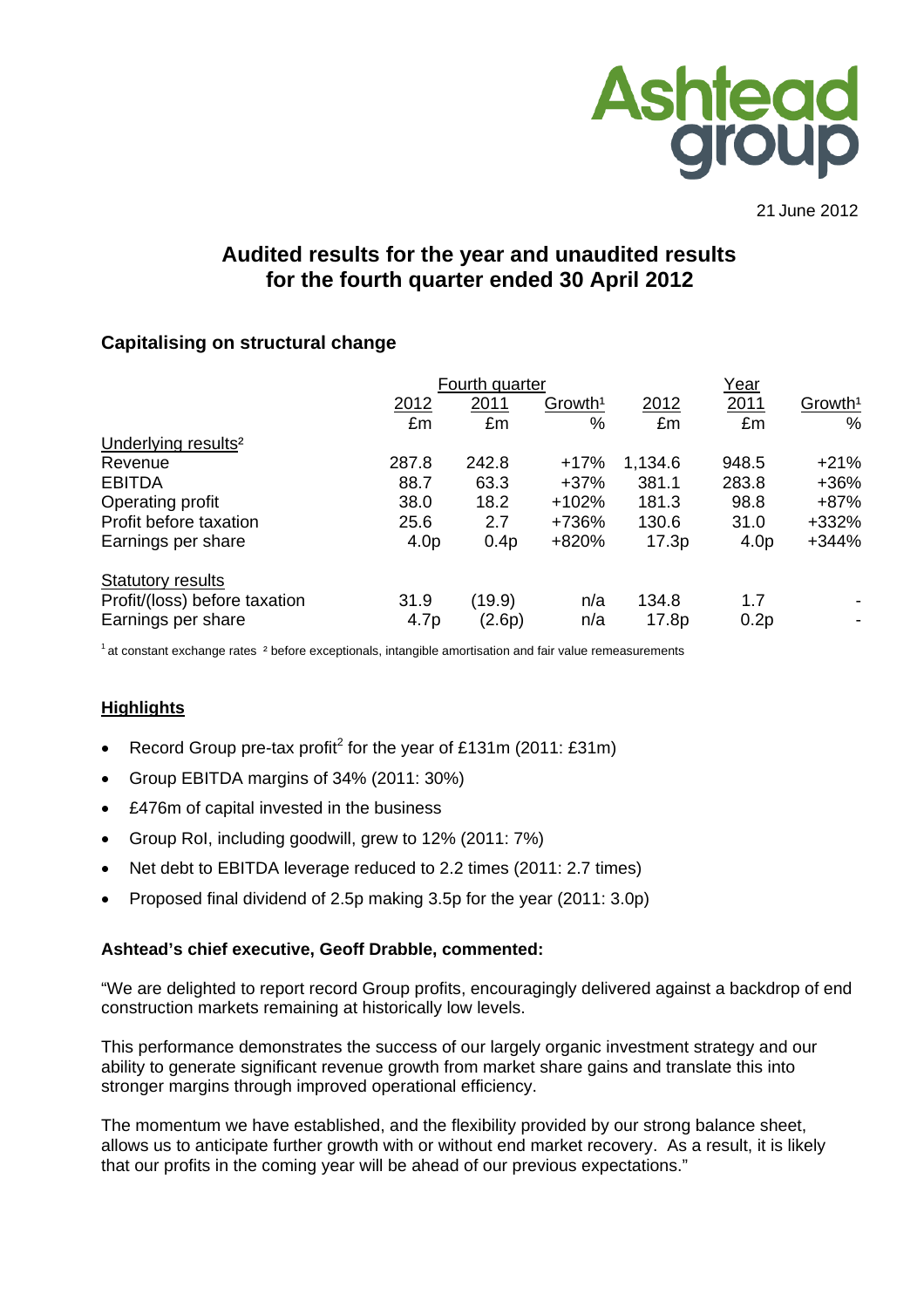Contacts:

Geoff Drabble Chief executive<br>
Ian Robson Finance director Finance The Robson Finance director Brian Hudspith Maitland +44 (0)20 7379 5151

Geoff Drabble, Ian Robson and Suzanne Wood will host a meeting for equity analysts to discuss the results at 9.30 am on Thursday 21 June at the offices of Jefferies Hoare Govett at Vintners Place, 68 Upper Thames Street, London, EC4V 3BJ. This meeting will be webcast live via the Company's website at www.ashtead-group.com and a replay will be available from shortly after the call concludes. A copy of this announcement and the slide presentation used for the meeting will also be available for download on the Company's website. The usual conference call for bondholders will begin at 3pm (10am EST).

Analysts and bondholders have already been invited to participate in the meeting and conference call but anyone not having received dial-in details should contact the Company's PR advisers, Maitland (Astrid Wright) at +44 (0)20 7379 5151.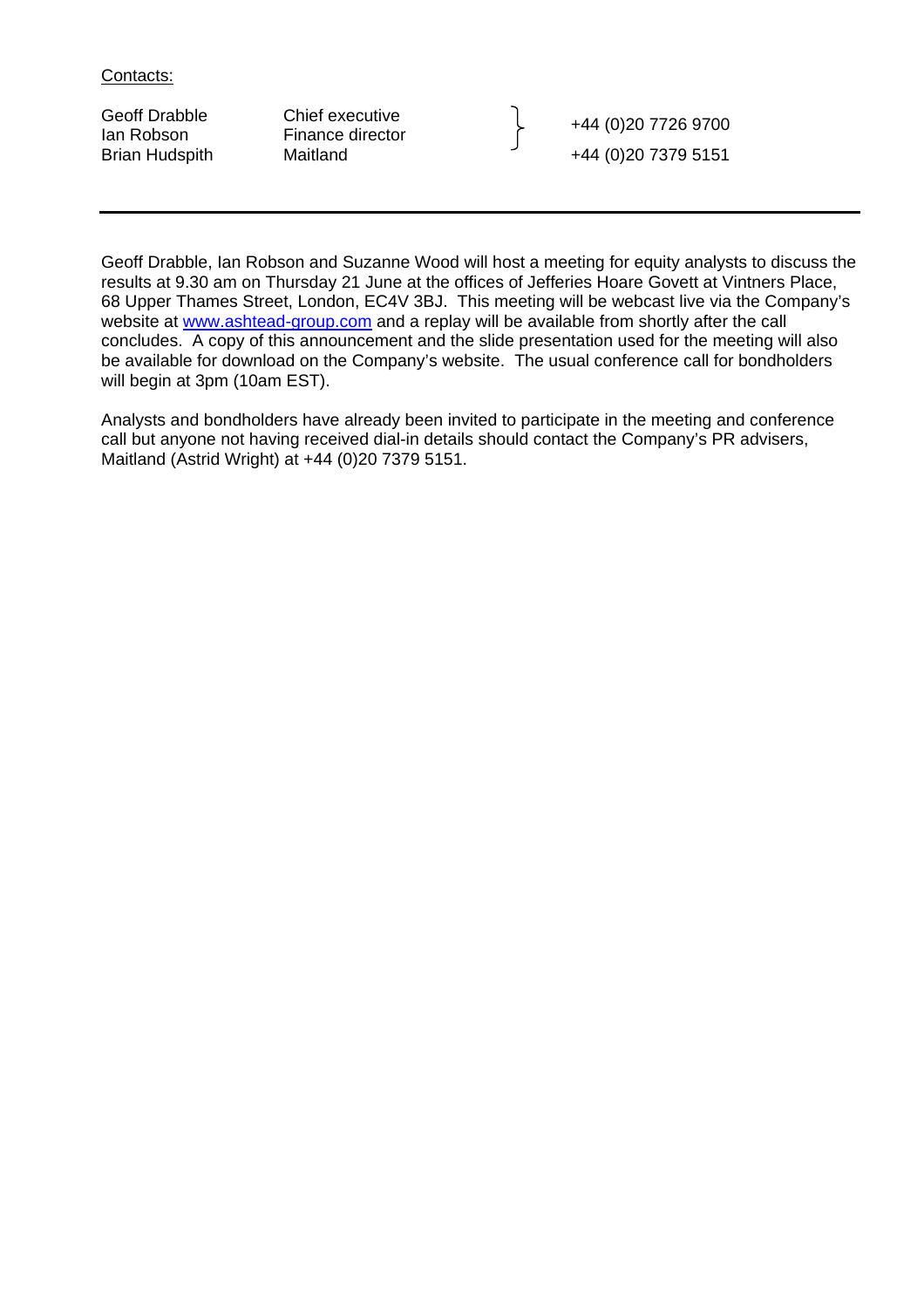## **Trading results**

|                                                                                                                                                                                                                                            |                           | Revenue                 |                                        | <b>EBITDA</b>                   | <b>Operating profit</b>                                 |                                                                |  |
|--------------------------------------------------------------------------------------------------------------------------------------------------------------------------------------------------------------------------------------------|---------------------------|-------------------------|----------------------------------------|---------------------------------|---------------------------------------------------------|----------------------------------------------------------------|--|
|                                                                                                                                                                                                                                            | 2012                      | 2011                    | 2012                                   | 2011                            | 2012                                                    | <u> 2011</u>                                                   |  |
| Sunbelt in \$m                                                                                                                                                                                                                             | 1,506.6                   | 1,224.7                 | 540.8                                  | 388.2                           | 289.9                                                   | 162.1                                                          |  |
| Sunbelt in £m<br>A-Plant<br>Group central costs<br>Continuing operations<br>Net financing costs                                                                                                                                            | 945.7<br>188.9<br>1,134.6 | 782.7<br>165.8<br>948.5 | 339.4<br>49.5<br><u>(7.8)</u><br>381.1 | 248.1<br>43.1<br>(7.4)<br>283.8 | 181.9<br>7.3<br><u>(7.9)</u><br>181.3<br><u>(50.7)</u>  | 103.6<br>2.7<br><u>(7.5)</u><br>98.8<br>(67.8)                 |  |
| Profit before tax, exceptionals,<br>remeasurements and amortisation<br><b>Exceptional items</b><br>Fair value remeasurements<br>Amortisation<br>Profit before taxation<br>Taxation<br>Profit attributable to equity holders of the Company |                           |                         |                                        |                                 | 130.6<br>7.3<br><u>(3.1)</u><br>134.8<br>(46.3)<br>88.5 | 31.0<br>(21.9)<br>(5.7)<br><u>(1.7)</u><br>1.7<br>(0.8)<br>0.9 |  |
| <u>Marqins</u><br><b>Sunbelt</b><br>A-Plant<br>Group                                                                                                                                                                                       |                           |                         | 35.9%<br>26.2%<br>33.6%                | 31.7%<br>26.0%<br>29.9%         | 19.2%<br>3.8%<br>16.0%                                  | 13.2%<br>1.6%<br>10.4%                                         |  |

Group revenue improved by 20% to £1,135m (2011: £949m) reflecting strong growth in fleet on rent and yield in the US. This revenue growth, continued cost control, lower net financing costs and the business improvement programmes initiated over the last three years combined to generate record underlying pre-tax profits of £131m (2011: £31m). Exchange rate fluctuations did not have a significant effect on year on year comparisons.

Rental revenue grew 23% in Sunbelt to \$1,335m (2011: \$1,084m) including a 13% increase in average fleet on rent and 7% growth in yield. Combined with new and used equipment, merchandise and consumable sales, Sunbelt's total revenue also grew 23% to \$1,507m (2011: \$1,225m). A-Plant's rental revenue growth was 9% to £168m (2011: £154m). Fleet on rent grew 1% with yield increasing by 6%.

The strong performance seen all year at Sunbelt continued in the fourth quarter when Sunbelt's rental revenue grew 19% including 13% growth in fleet on rent and 6% yield improvement. A-Plant's Q4 rental revenue growth was 5% reflecting 3% yield improvement and a 1% increase in fleet on rent.

Operational efficiency enabled Sunbelt to deliver high 'drop-through' with its EBITDA increasing by \$153m or 69% of the net \$222m increase in rental revenue, as adjusted to exclude the \$29m first-time impact of Empire's largely pass-through erection and dismantling labour recovery billings. This high 'drop-through' shows our significant operational gearing and meant that Sunbelt's operating profit rose to \$290m (2011: \$162m). In a tough market, A-Plant also delivered an improved performance with operating profit of £7m (2011: £3m).

The strong 'drop-through' meant that Sunbelt's EBITDA margin grew 4% to 36% whilst A-Plant's EBITDA margin held steady at 26% despite a near doubling in its inherently lower margin non-rental revenue to £21m. For the Group as a whole, the full year EBITDA margin was 34% (2011: 30%).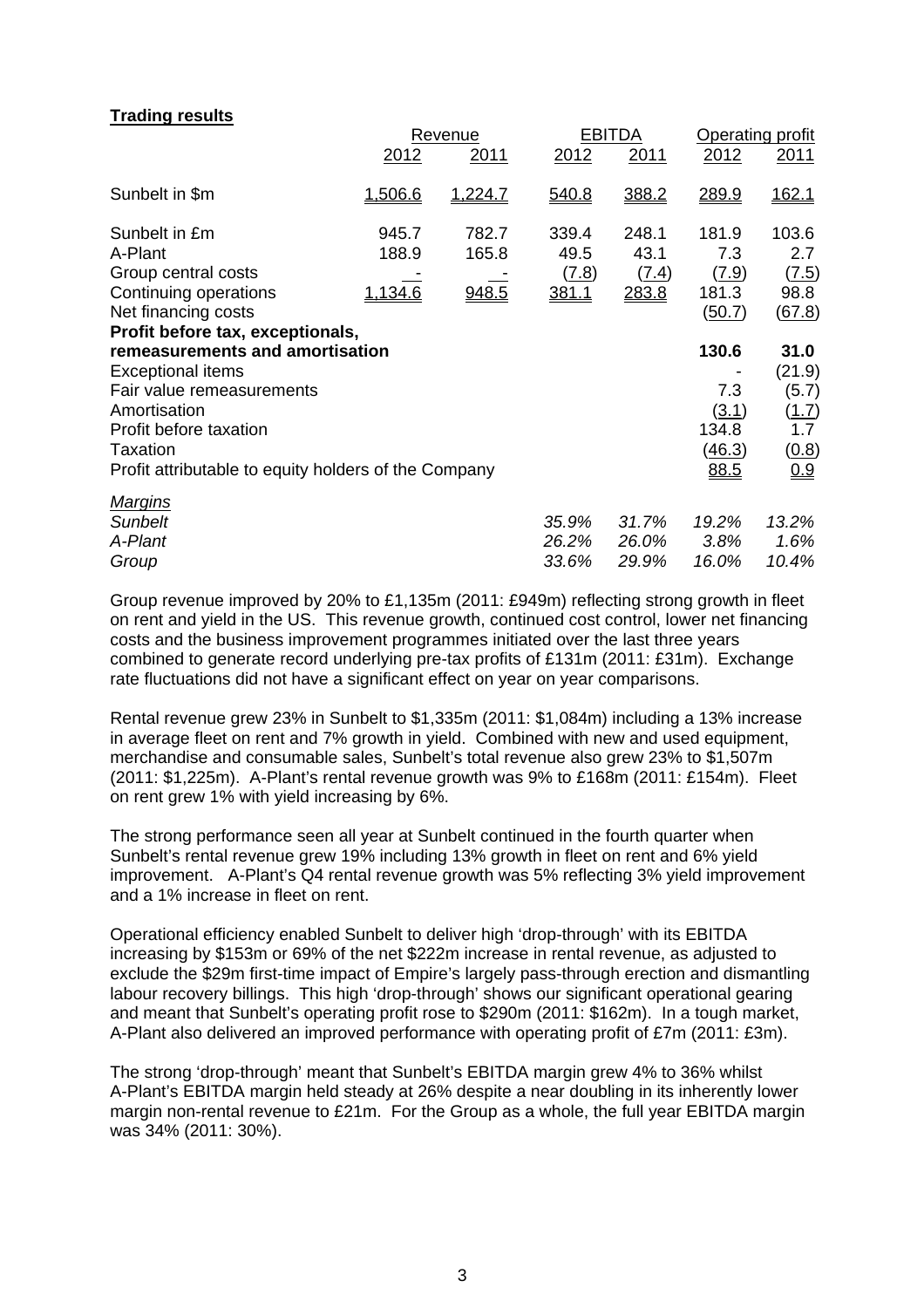Reflecting these operating results, Group EBITDA grew 34% to £381m (2011: £284m). Depreciation expense increased 8% to £200m reflecting the larger average fleet size whilst Group operating profit grew 84% to £181m (2011: £99m). Net financing cost reduced by £17m to £51m (2011: £68m) due principally to the benefits of the debt refinancing undertaken in Spring 2011.

As a result, the underlying profit before tax for the Group increased to £131m (2011: £31m). The tax charge for the year was broadly stable at 34% (2011: 35%) of the underlying pre-tax profit with underlying earnings per share increasing more than four-fold to 17.3p (2011: 4.0p). After a non-cash credit of £7m relating to the remeasurement to fair value of the early prepayment option in our long-term debt and amortisation of acquired intangibles of £3m (2011: £2m), the reported profit before tax for the year was £135m (2011: £2m) whilst basic earnings per share was 17.8p (2011: 0.2p).

## **Capital expenditure**

We invested heavily in the past year to support our growth and prepare for the future. Capital expenditure for the year was £476m (2011: £225m) of which £426m was rental fleet replacement with the balance spent on delivery vehicles, property improvements and computers. Disposal proceeds were £90m (2011: £65m), giving net capital expenditure in the year of £386m (2011: £160m). The average net book value weighted age of the Group's rental fleet at 30 April 2012 was 37 months (2011: 44 months).

Gross expenditure exceeded the £425m guidance provided in March because we elected to bring forward into April deliveries originally scheduled for May. As a result, our capital expenditure guidance for 2012/13 is now lowered to reflect those early deliveries with our current plan being for gross additions of around £450m. The early deliveries do not impact the timing of when the expenditure will be paid for and accordingly we still expect net payments for capex of approximately £400m after disposal proceeds of approximately £100m. This level of expenditure is consistent with our strategy at this stage in the cycle of investing in organic growth, whilst both de-ageing our fleet and continuing to reduce our leverage.

## **Return on Investment**

Sunbelt's pre-tax return on investment (operating profit to the sum of net tangible assets, goodwill and other intangibles) rose to 14.0% (2011: 8.6%). In the UK, return on investment remained weak at 2.9% (2011: 1.1%). For the Group as a whole, pre-tax return on investment of 12.0% (2011: 7.0%) is already significantly ahead of our pre-tax cost of capital.

## **Cash flow and net debt**

Despite investing more than twice depreciation in our fleet, we were pleased to have achieved our objective of largely funding our organic growth from cash flow with only a net £13m free cash outflow (cash from operations less net capex, interest and tax) in the year (2011: £54m inflow). In addition £22m was spent on acquisitions (Topp - £21m & Empire deferred consideration - £1m) whilst dividends paid totalled £15m.

Reflecting our strong earnings growth, net debt to EBITDA leverage reduced to 2.2 times (2011: 2.7 times) whilst, including a £21m translation increase, year-end net debt was £854m (2011: £776m).

The Group's two debt facilities remain committed until 2016 (March 2016 for the senior bank facility and August 2016 for the \$550m senior secured notes). In light of the Group's strong growth, the committed senior bank facility was recently increased in size from \$1.4bn to \$1.8bn with no changes to its pricing or other terms. At 30 April 2012, ABL availability under the enlarged facility was \$735m – substantially above the level at which the Group's entire debt package is covenant free.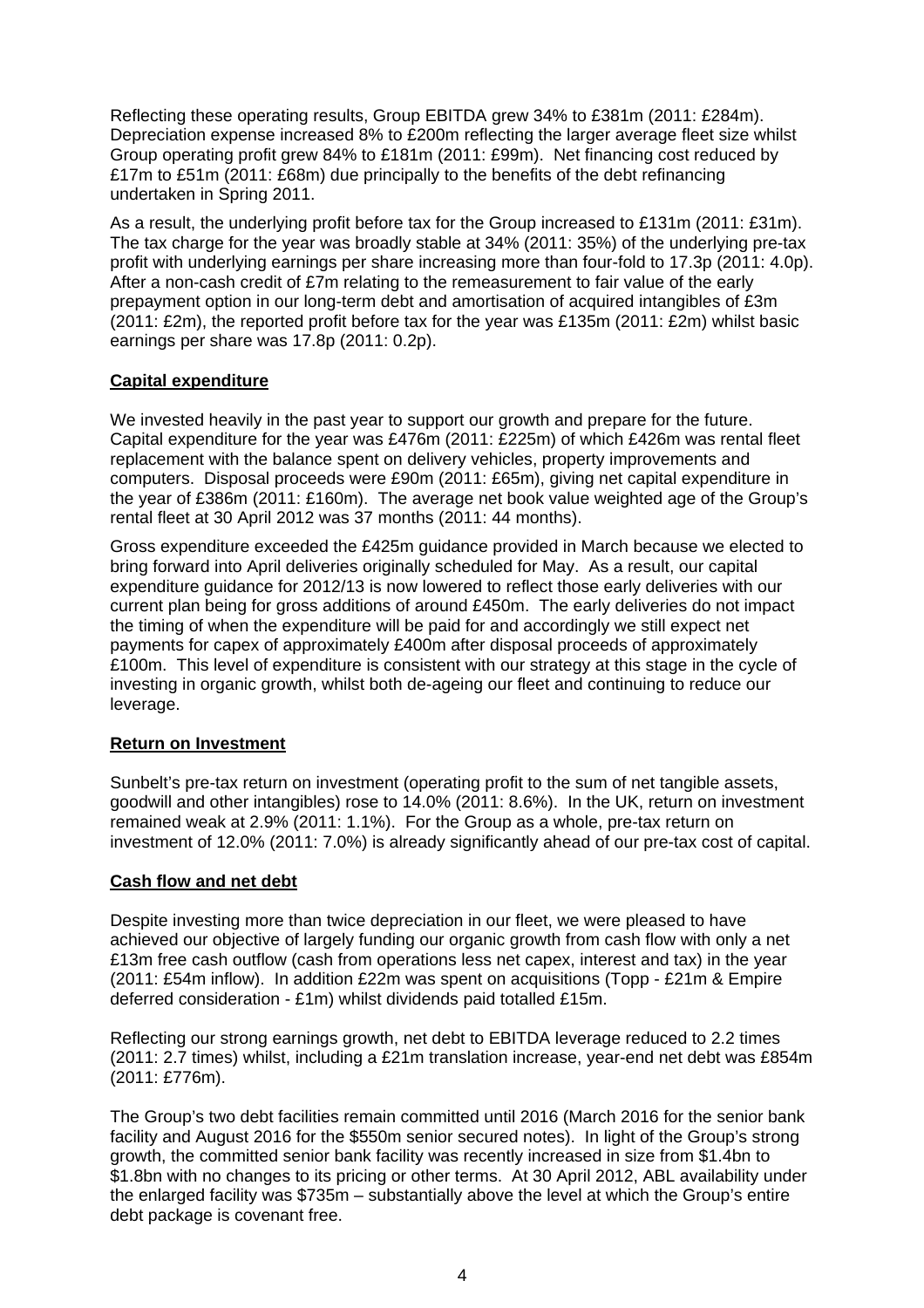## **Dividends**

In accordance with our progressive dividend policy, with consideration to both profitability and cash generation at a level that is sustainable across the cycle, the Board is recommending a final dividend of 2.5p per share (2011: 2.07p) making 3.5p for the year (2011: 3.0p).

Payment of the 2011/12 dividend will cost £17.5m in total and is covered five times by underlying earnings. If approved at the forthcoming Annual General Meeting, the final dividend will be paid on 7 September 2012 to shareholders on the register on 17 August 2012.

### **Current trading and outlook**

The good growth of the past year has carried forward into May with encouraging levels of fleet on rent and yield improvement. For the month, rental revenue grew by 15% in Sunbelt and by 5% in A-Plant.

The momentum we have established, and the flexibility provided by our strong balance sheet, allows us to anticipate further growth with or without end market recovery. As a result, it is likely that our profits in the coming year will be ahead of our previous expectations.

#### **Forward looking statements**

This announcement contains forward looking statements. These have been made by the directors in good faith using information available up to the date on which they approved this report. The directors can give no assurance that these expectations will prove to be correct. Due to the inherent uncertainties, including both business and economic risk factors underlying such forward looking statements, actual results may differ materially from those expressed or implied by these forward looking statements. Except as required by law or regulation, the directors undertake no obligation to update any forward looking statements whether as a result of new information, future events or otherwise.

#### **Directors' responsibility statement on the annual report**

The responsibility statement below has been prepared in connection with the Company's Annual Report & Accounts for the year ended 30 April 2012. Certain parts thereof are not included in this announcement.

"The Board confirms to the best of its knowledge (a) the consolidated financial statements, prepared in accordance with IFRS as issued by the International Accounting Standards Board and IFRS as adopted by the EU, give a true and fair view of the assets, liabilities, financial position and profit of the Group; and (b) the Directors' Report includes a fair review of the development and performance of the business and the position of the Group, together with a description of the principal risks and uncertainties that it faces.

By order of the Board 2012"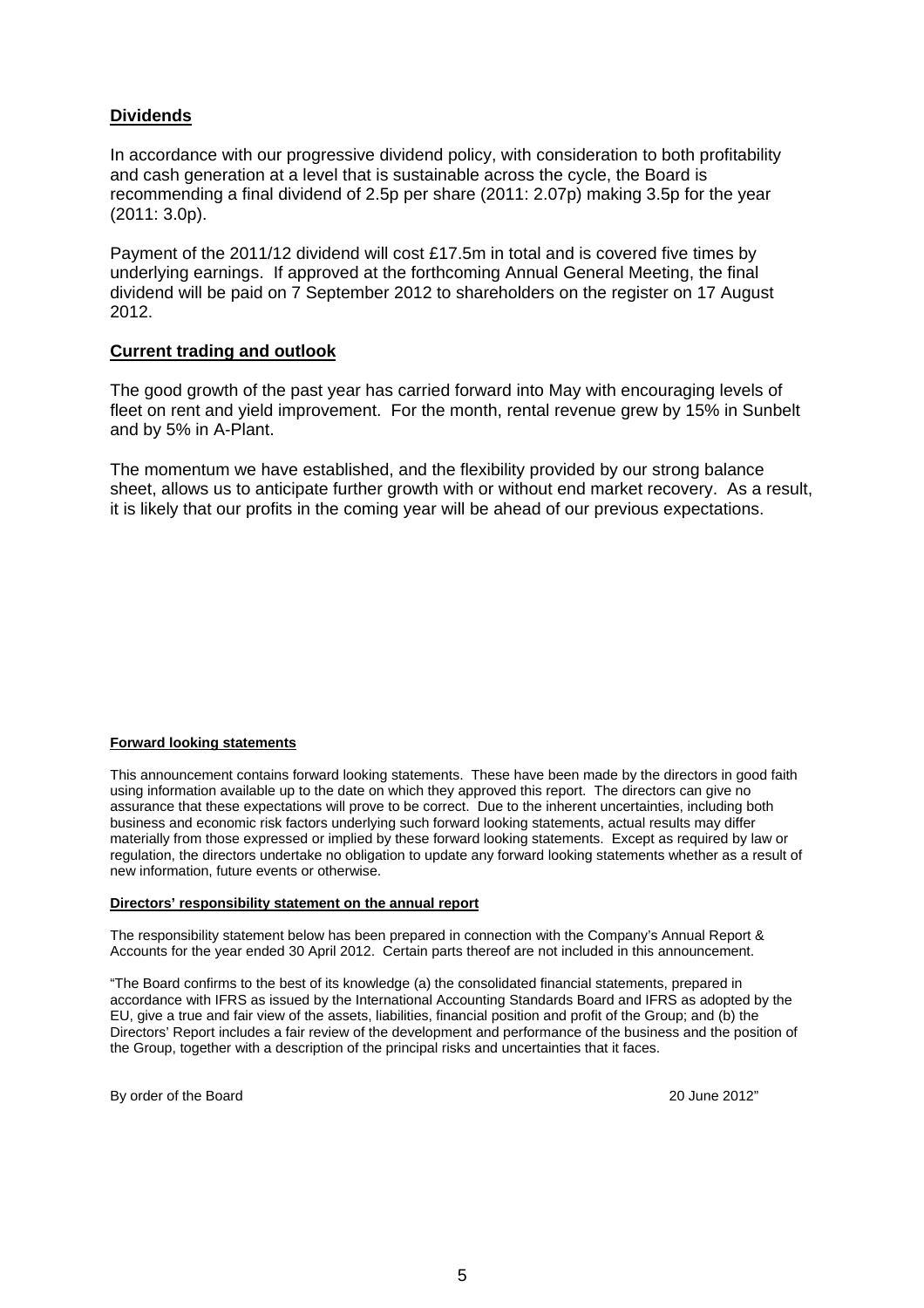### **CONSOLIDATED INCOME STATEMENT FOR THE THREE MONTHS ENDED 30 APRIL 2012**

|                                                                                          |                                                           | 2012                                     |                                       |                                                              | 2011                                               |                                       |
|------------------------------------------------------------------------------------------|-----------------------------------------------------------|------------------------------------------|---------------------------------------|--------------------------------------------------------------|----------------------------------------------------|---------------------------------------|
| <u>Fourth quarter – unaudited</u>                                                        | <b>Before</b><br>amortisation and<br>remeasurements<br>£m | Amortisation and<br>remeasurements<br>£m | Total<br>£m                           | <b>Before</b><br>exceptional items<br>and amortisation<br>£m | <b>Exceptional items</b><br>and amortisation<br>£m | Total<br>£m                           |
| <b>Revenue</b>                                                                           |                                                           |                                          |                                       |                                                              |                                                    |                                       |
| Rental revenue<br>Sale of new equipment,                                                 | 246.4                                                     |                                          | 246.4                                 | 208.7                                                        |                                                    | 208.7                                 |
| merchandise and consumables<br>Sale of used rental equipment                             | 11.6<br>29.8                                              |                                          | 11.6<br>29.8                          | 10.5<br>23.6                                                 | $\equiv$                                           | 10.5<br>23.6                          |
| <b>Operating costs</b>                                                                   | 287.8                                                     |                                          | 287.8                                 | 242.8                                                        |                                                    | 242.8                                 |
| Staff costs<br>Used rental equipment sold<br>Other operating costs                       | (84.8)<br>(28.0)<br>(86.3)<br>(199.1)                     |                                          | (84.8)<br>(28.0)<br>(86.3)<br>(199.1) | (77.4)<br>(20.2)<br>(81.9)<br>(179.5)                        | τ                                                  | (77.4)<br>(20.2)<br>(81.9)<br>(179.5) |
| <b>EBITDA*</b><br>Depreciation<br>Amortisation of intangibles<br><b>Operating profit</b> | 88.7<br>(50.7)<br>38.0                                    | (1.0)<br>(1.0)                           | 88.7<br>(50.7)<br>(1.0)<br>37.0       | 63.3<br>(45.1)<br>18.2                                       | (0.7)<br>(0.7)                                     | 63.3<br>(45.1)<br>(0.7)<br>17.5       |
| Investment income<br>Interest expense<br>Profit/(loss) on ordinary                       | 1.1<br>(13.5)                                             | 7.3<br>$\sim$ $-$                        | 8.4<br>(13.5)                         | 0.9<br>(16.4)                                                | (21.9)                                             | 0.9<br>(38.3)                         |
| activities before taxation<br>Taxation:                                                  | 25.6                                                      | 6.3                                      | 31.9                                  | 2.7                                                          | (22.6)                                             | (19.9)                                |
| - current<br>- deferred                                                                  | (2.0)<br>(3.8)<br>(5.8)                                   | (2.6)<br>(2.6)                           | (2.0)<br>(6.4)<br>(8.4)               | (1.5)<br>0.6<br>(0.9)                                        | 2.5<br>5.2<br>7.7                                  | 1.0<br>5.8<br>6.8                     |
| Profit/(loss) attributable to<br>equity holders of the Company                           | 19.8                                                      | 3.7                                      | 23.5                                  | 1.8                                                          | (14.9)                                             | (13.1)                                |
| Basic earnings per share<br>Diluted earnings per share                                   | 4.0p<br>3.9 <sub>p</sub>                                  | 0.7p<br>0.7p                             | 4.7p<br>4.6 <sub>p</sub>              | 0.4p<br>0.4 <sub>p</sub>                                     | (3.0p)<br>(3.0p)                                   | (2.6p)<br>(2.6p)                      |

\* EBITDA is presented here as an additional performance measure as it is commonly used by investors and lenders.

All revenue and profit for the period is generated from continuing activities.

Details of principal risks and uncertainties are given in the Review of Fourth Quarter, Balance Sheet and Cash Flow accompanying these financial statements.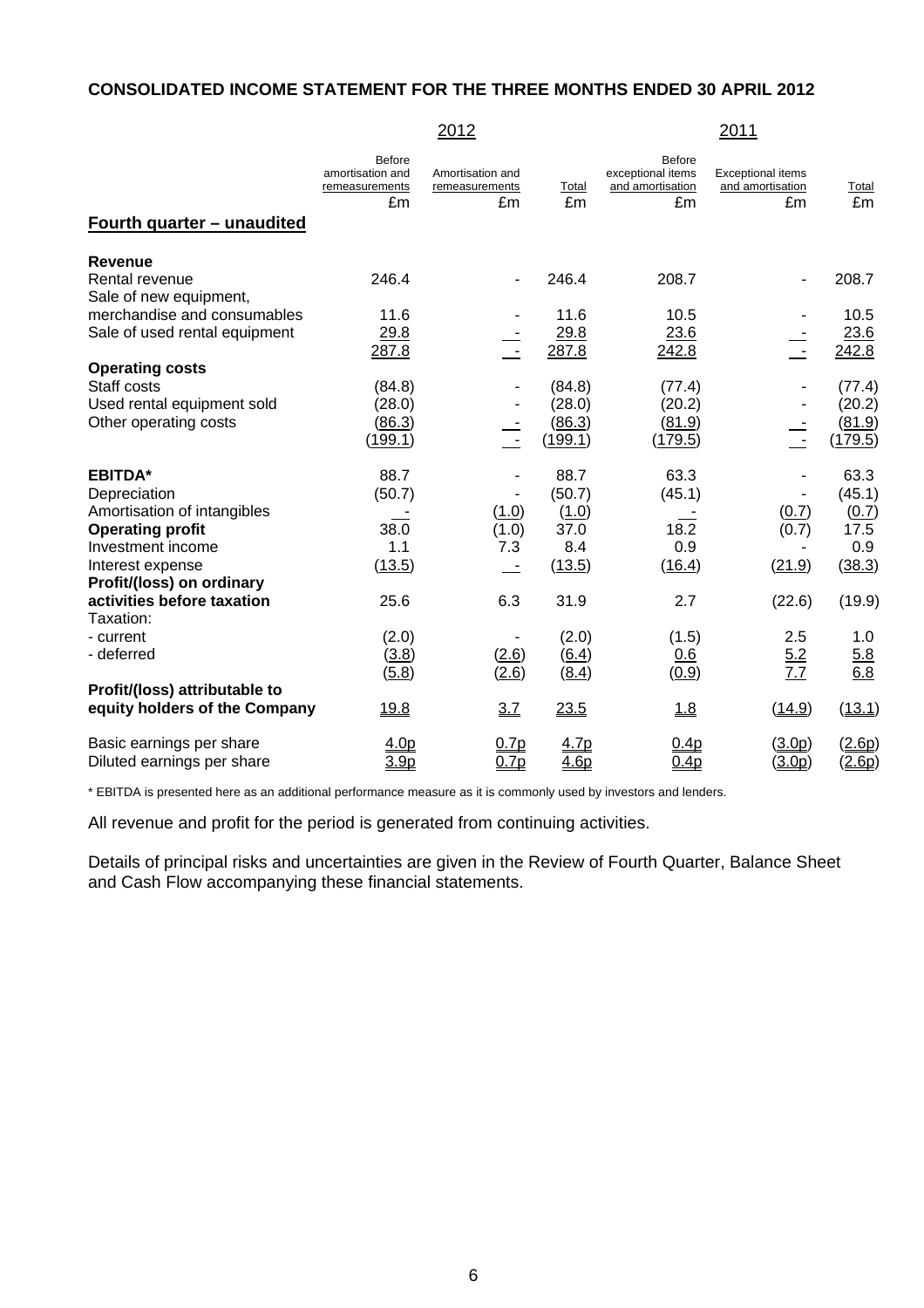## **CONSOLIDATED INCOME STATEMENT FOR THE YEAR ENDED 30 APRIL 2012**

|                                          |                                                           | 2012                                     |             |                                                                            | 2011                                                      |             |
|------------------------------------------|-----------------------------------------------------------|------------------------------------------|-------------|----------------------------------------------------------------------------|-----------------------------------------------------------|-------------|
| Year to 30 April 2012 - audited          | <b>Before</b><br>amortisation and<br>remeasurements<br>£m | Amortisation and<br>remeasurements<br>£m | Total<br>£m | <b>Before</b><br>exceptionals,<br>amortisation and<br>remeasurements<br>£m | Exceptionals,<br>amortisation and<br>remeasurements<br>£m | Total<br>Em |
| <b>Revenue</b>                           |                                                           |                                          |             |                                                                            |                                                           |             |
| Rental revenue<br>Sale of new equipment, | 1,005.9                                                   |                                          | 1,005.9     | 846.5                                                                      |                                                           | 846.5       |
| merchandise and consumables              | 44.7                                                      |                                          | 44.7        | 41.4                                                                       |                                                           | 41.4        |
| Sale of used rental equipment            | 84.0                                                      |                                          | 84.0        | 60.6                                                                       |                                                           | 60.6        |
|                                          | 1,134.6                                                   | $\sim$                                   | 1,134.6     | 948.5                                                                      |                                                           | 948.5       |
| <b>Operating costs</b>                   |                                                           |                                          |             |                                                                            |                                                           |             |
| Staff costs                              | (334.0)                                                   |                                          | (334.0)     | (291.0)                                                                    |                                                           | (291.0)     |
| Used rental equipment sold               | (74.6)                                                    |                                          | (74.6)      | (55.0)                                                                     |                                                           | (55.0)      |
| Other operating costs                    | (344.9)                                                   |                                          | (344.9)     | (318.7)                                                                    |                                                           | (318.7)     |
|                                          | (753.5)                                                   | $\sim$                                   | (753.5)     | (664.7)                                                                    | $\sim$                                                    | (664.7)     |
| <b>EBITDA*</b>                           | 381.1                                                     |                                          | 381.1       | 283.8                                                                      |                                                           | 283.8       |
| Depreciation                             | (199.8)                                                   |                                          | (199.8)     | (185.0)                                                                    |                                                           | (185.0)     |
| Amortisation of intangibles              |                                                           | (3.1)                                    | (3.1)       |                                                                            | (1.7)                                                     | (1.7)       |
| <b>Operating profit</b>                  | 181.3                                                     | (3.1)                                    | 178.2       | 98.8                                                                       | (1.7)                                                     | 97.1        |
| Investment income                        | 4.2                                                       | 7.3                                      | 11.5        | 3.7                                                                        |                                                           | 3.7         |
| Interest expense                         | (54.9)                                                    |                                          | (54.9)      | (71.5)                                                                     | (27.6)                                                    | (99.1)      |
| Profit on ordinary                       |                                                           |                                          |             |                                                                            |                                                           |             |
| activities before taxation               | 130.6                                                     | 4.2                                      | 134.8       | 31.0                                                                       | (29.3)                                                    | 1.7         |
| Taxation:                                |                                                           |                                          |             |                                                                            |                                                           |             |
| - current                                | (7.7)                                                     |                                          | (7.7)       | (6.0)                                                                      | 2.9                                                       | (3.1)       |
| - deferred                               | (36.7)                                                    | (1.9)                                    | (38.6)      | (4.9)                                                                      | 7.2                                                       | 2.3         |
|                                          | (44.4)                                                    | (1.9)                                    | (46.3)      | (10.9)                                                                     | 10.1                                                      | (0.8)       |
| <b>Profit attributable to</b>            |                                                           |                                          |             |                                                                            |                                                           |             |
| equity holders of the Company            | 86.2                                                      | 2.3                                      | 88.5        | 20.1                                                                       | (19.2)                                                    | 0.9         |
| Basic earnings per share                 | 17.3p                                                     | 0.5p                                     | 17.8p       | 4.0p                                                                       | (3.8p)                                                    | 0.2p        |
| Diluted earnings per share               | 16.9p                                                     | 0.4 <sub>p</sub>                         | 17.3p       | 4.0 <sub>p</sub>                                                           | (3.8p)                                                    | 0.2p        |

\* EBITDA is presented here as an additional performance measure as it is commonly used by investors and lenders.

All revenue and profit for the period is generated from continuing activities.

### **CONSOLIDATED STATEMENT OF COMPREHENSIVE INCOME**

|                                                                            | Unaudited<br>Three months to<br>30 April |               | Audited<br>Year to |        |
|----------------------------------------------------------------------------|------------------------------------------|---------------|--------------------|--------|
|                                                                            |                                          |               | 30 April           |        |
|                                                                            | 2012                                     | 2011          | 2012               | 2011   |
|                                                                            | £m                                       | £m            | £m                 | £m     |
| Profit/(loss) attributable to equity holders of the Company for the period | 23.5                                     | (13.1)        | 88.5               | 0.9    |
| Foreign currency translation differences                                   | (8.4)                                    | (9.0)         | 4.5                | (17.5) |
| Actuarial (loss)/gain on defined benefit pension scheme                    | (6.2)                                    | 0.8           | (6.2)              | 12.9   |
| Tax on defined benefit pension scheme                                      | <u> 1.5</u>                              | 0.5           | <u>1.5</u>         | (3.4)  |
| Total comprehensive income for the period                                  | <u>10.4</u>                              | <u>(20.8)</u> | 88.3               | (7.1)  |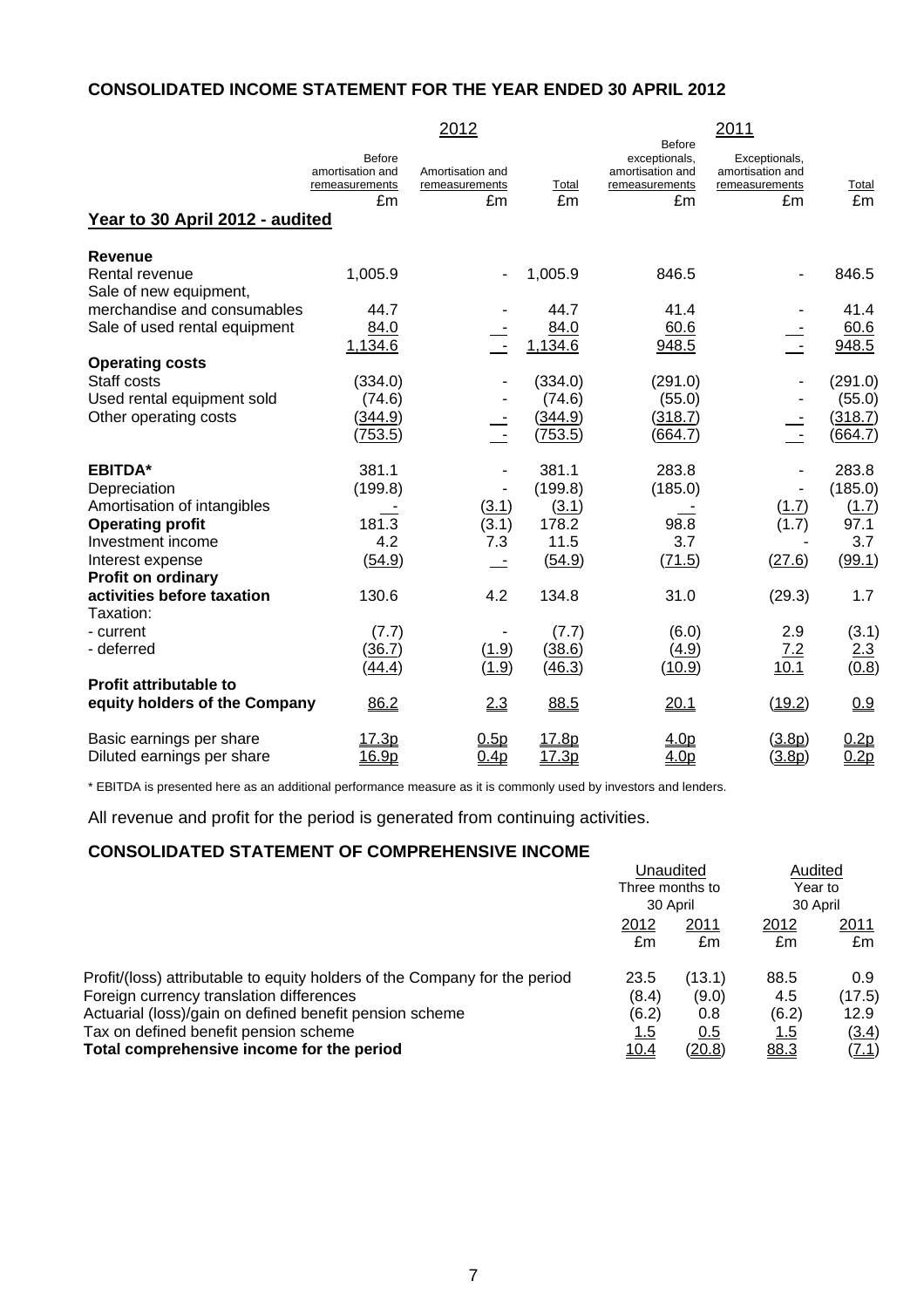# **CONSOLIDATED BALANCE SHEET AT 30 APRIL 2012**

|                                                                                         |              | <b>Audited</b> |
|-----------------------------------------------------------------------------------------|--------------|----------------|
|                                                                                         | 2012         | 2011           |
|                                                                                         | £m           | £m             |
| <b>Current assets</b>                                                                   |              |                |
| Inventories                                                                             | 13.4         | 11.5           |
| Trade and other receivables                                                             | 178.0        | 155.3          |
| <b>Current tax asset</b>                                                                | 2.6          | 2.3            |
| Cash and cash equivalents                                                               | 23.4         | <u>18.8</u>    |
|                                                                                         | 217.4        | 187.9          |
| <b>Non-current assets</b><br>Property, plant and equipment                              |              |                |
| - rental equipment                                                                      | 1,118.4      | 914.5          |
| - other assets                                                                          | <u>145.0</u> | <u>121.7</u>   |
|                                                                                         | 1,263.4      | 1,036.2        |
| Intangible assets - brand names and other acquired intangibles                          | 21.7         | 12.3           |
| Goodwill                                                                                | 371.0        | 354.9          |
| Deferred tax asset                                                                      |              | 1.1            |
| Defined benefit pension fund surplus                                                    | 3.4          | 6.1            |
| Other financial assets - derivatives                                                    | 7.2          |                |
|                                                                                         | 1,666.7      | 1,410.6        |
|                                                                                         |              |                |
| <b>Total assets</b>                                                                     | 1,884.1      | 1,598.5        |
| <b>Current liabilities</b>                                                              |              |                |
| Trade and other payables                                                                | 265.6        | 174.6          |
| <b>Current tax liability</b>                                                            | 2.8          | 2.4            |
| Debt due within one year                                                                | 2.1          | 1.7            |
| Provisions                                                                              | 11.3         | 9.6            |
|                                                                                         | 281.8        | 188.3          |
| <b>Non-current liabilities</b>                                                          |              |                |
| Debt due after more than one year                                                       | 875.6        | 792.8          |
| Provisions                                                                              | 21.7         | 23.3           |
| Deferred tax liabilities                                                                | 150.3        | 112.7          |
|                                                                                         | 1,047.6      | 928.8          |
| <b>Total liabilities</b>                                                                | 1,329.4      | 1,117.1        |
|                                                                                         |              |                |
| <b>Equity</b>                                                                           |              |                |
| Share capital                                                                           | 55.3         | 55.3           |
| Share premium account                                                                   | 3.6          | 3.6            |
| Capital redemption reserve                                                              | 0.9          | 0.9            |
| Non-distributable reserve                                                               | 90.7         | 90.7           |
| Own shares held by the Company                                                          | (33.1)       | (33.1)         |
| Own shares held through the ESOT<br>Cumulative foreign exchange translation differences | (6.2)        | (6.7)          |
| <b>Retained reserves</b>                                                                | 7.1<br>436.4 | 2.6            |
| Equity attributable to equity holders of the Company                                    | 554.7        | 368.1<br>481.4 |
|                                                                                         |              |                |
| <b>Total liabilities and equity</b>                                                     | 1,884.1      | 1,598.5        |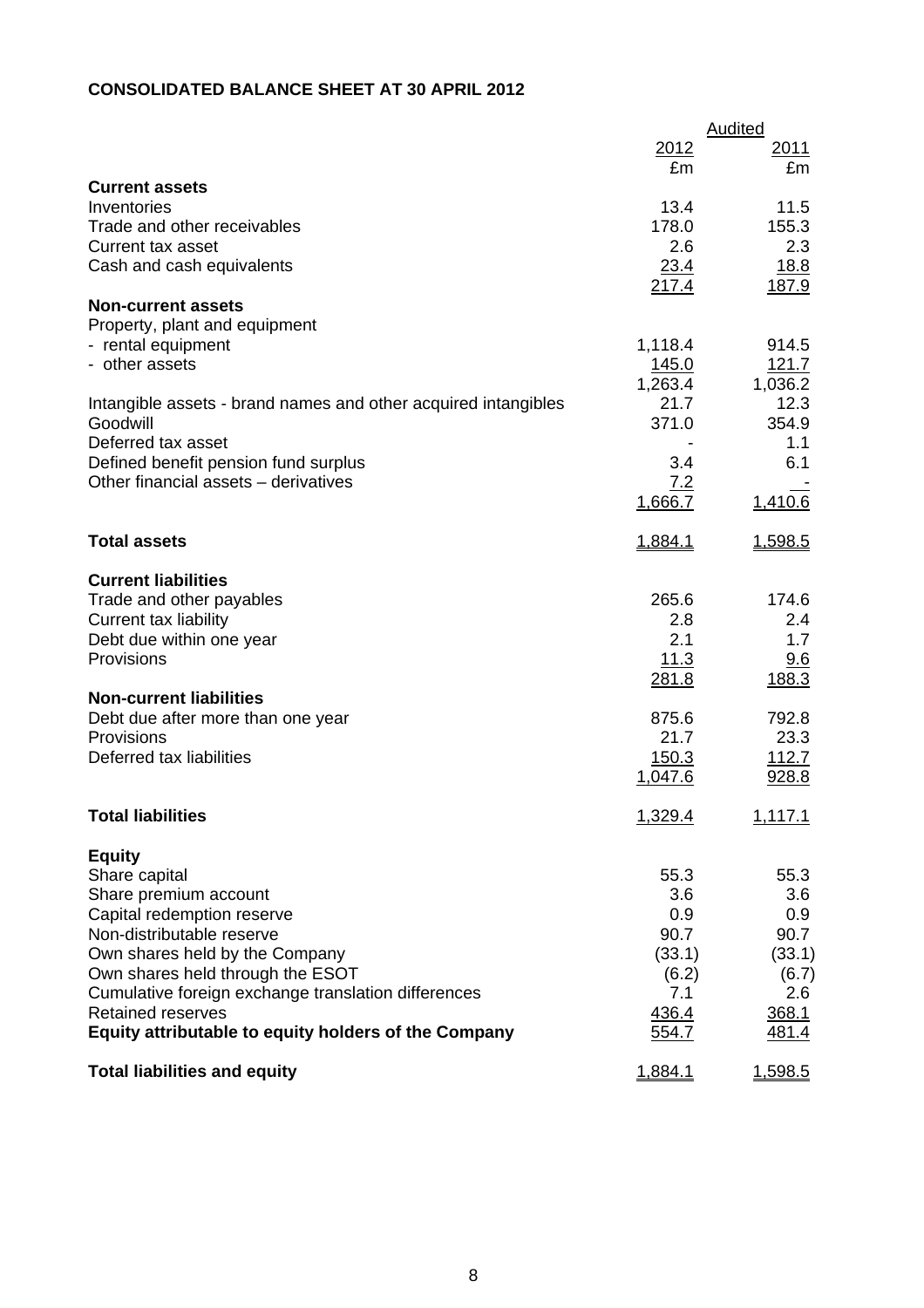## **CONSOLIDATED STATEMENT OF CHANGES IN EQUITY FOR THE YEAR ENDED 30 APRIL 2012**

| <b>Audited</b>                                                                                        | Share<br>capital<br>£m | Share<br>premium<br>account<br>£m | Capital<br>redemption<br>reserve<br>£m | Non-<br>distributable<br>reserve<br>£m | Own<br>shares<br>held by<br>the<br>Company<br>£m | Own<br>shares<br>held<br>through<br>the ESOT<br>£m | Cumulative<br>foreign<br>exchange<br>translation<br>differences<br>£m | Retained<br>reserves<br>£m | Total<br>£m  |
|-------------------------------------------------------------------------------------------------------|------------------------|-----------------------------------|----------------------------------------|----------------------------------------|--------------------------------------------------|----------------------------------------------------|-----------------------------------------------------------------------|----------------------------|--------------|
| At 1 May 2010<br>Profit for the period<br>Other comprehensive income:<br>Foreign currency translation | 55.3                   | 3.6                               | 0.9                                    | 90.7                                   | (33.1)                                           | (6.3)                                              | 20.1                                                                  | 369.1<br>0.9               | 500.3<br>0.9 |
| differences<br>Actuarial gain on defined benefit                                                      |                        |                                   |                                        |                                        |                                                  |                                                    | (17.5)                                                                |                            | (17.5)       |
| pension scheme<br>Tax on defined benefit pension                                                      |                        |                                   |                                        |                                        |                                                  |                                                    |                                                                       | 12.9                       | 12.9         |
| scheme<br>Total comprehensive income                                                                  |                        |                                   |                                        |                                        |                                                  |                                                    |                                                                       | (3.4)                      | (3.4)        |
| for the period                                                                                        |                        |                                   |                                        |                                        |                                                  |                                                    | (17.5)                                                                | 10.4                       | (7.1)        |
| Dividends paid<br>Own shares purchased by                                                             |                        |                                   |                                        |                                        |                                                  |                                                    |                                                                       | (14.6)                     | (14.6)       |
| the ESOT                                                                                              |                        |                                   |                                        |                                        |                                                  | (0.4)                                              |                                                                       | $\blacksquare$<br>1.6      | (0.4)<br>1.6 |
| Share-based payments<br>Tax on share-based payments                                                   |                        |                                   |                                        |                                        |                                                  |                                                    |                                                                       | 1.6                        | 1.6          |
| At 30 April 2011                                                                                      | 55.3                   | $\overline{3.6}$                  | $\overline{0.9}$                       | 90.7                                   | (33.1)                                           | $(\overline{6.7})$                                 | 2.6                                                                   | 368.1                      | 481.4        |
| Profit for the period<br>Other comprehensive income:<br>Foreign currency translation                  |                        |                                   |                                        |                                        |                                                  |                                                    |                                                                       | 88.5                       | 88.5         |
| differences<br>Actuarial loss on defined                                                              |                        |                                   |                                        |                                        |                                                  |                                                    | 4.5                                                                   |                            | 4.5          |
| benefit pension scheme<br>Tax on defined benefit                                                      |                        |                                   |                                        |                                        |                                                  |                                                    |                                                                       | (6.2)                      | (6.2)        |
| pension scheme<br>Total comprehensive income                                                          |                        |                                   |                                        |                                        |                                                  |                                                    |                                                                       | 1.5                        | 1.5          |
| for the period                                                                                        |                        |                                   |                                        |                                        |                                                  |                                                    | 4.5                                                                   | 83.8                       | 88.3         |
| Dividends paid<br>Own shares purchased by                                                             |                        |                                   |                                        |                                        |                                                  |                                                    |                                                                       | (15.3)                     | (15.3)       |
| the ESOT                                                                                              |                        |                                   |                                        |                                        |                                                  | (3.5)                                              |                                                                       |                            | (3.5)        |
| Share-based payments<br>Tax on share-based payments                                                   |                        |                                   |                                        |                                        |                                                  | 4.0                                                |                                                                       | (1.5)<br>1.3               | 2.5          |
| At 30 April 2012                                                                                      | 55.3                   | 3.6                               | 0.9                                    | 90.7                                   | (33.1)                                           | (6.2)                                              | 7.1                                                                   | 436.4                      | 1.3<br>554.7 |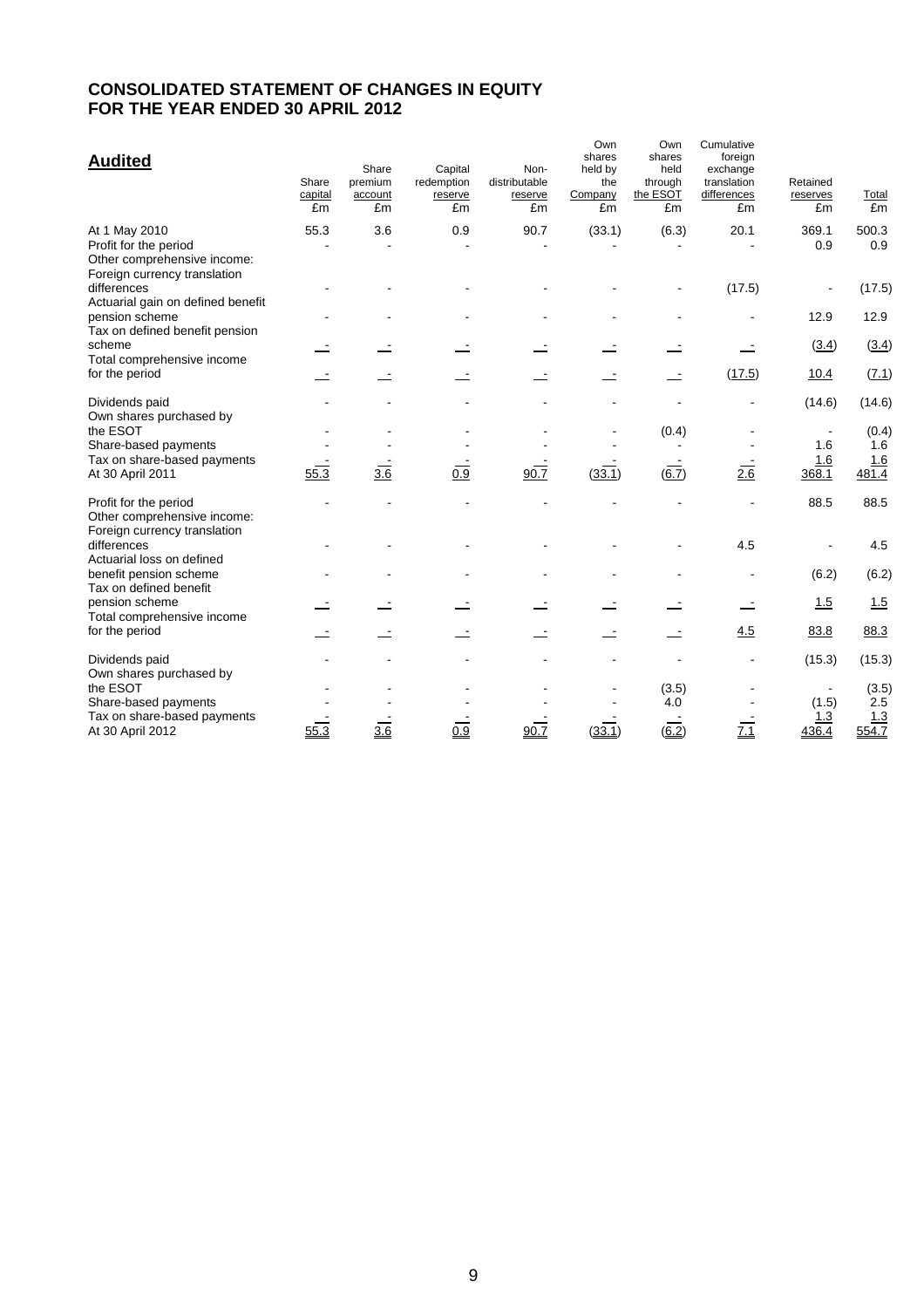# **CONSOLIDATED CASH FLOW STATEMENT FOR THE YEAR ENDED 30 APRIL 2012**

|                                                                    | Audited      |                 |  |
|--------------------------------------------------------------------|--------------|-----------------|--|
|                                                                    | 2012         | <u>2011</u>     |  |
|                                                                    | £m           | £m              |  |
| Cash flows from operating activities                               |              |                 |  |
| Cash generated from operations before exceptional                  |              |                 |  |
| items and changes in rental equipment                              | 364.6        | 279.7           |  |
| Exceptional operating costs paid                                   | (3.3)        | (5.5)           |  |
| Payments for rental property, plant and equipment                  | (357.8)      | (182.2)         |  |
| Proceeds from disposal of rental property, plant and equipment     | 83.4<br>86.9 | 55.0            |  |
| Cash generated from operations<br>Financing costs paid (net)       | (49.1)       | 147.0<br>(66.7) |  |
| Exceptional financing costs paid                                   |              | (6.5)           |  |
| Tax paid (net)                                                     | (7.4)        | (4.3)           |  |
| Net cash from operating activities                                 | 30.4         | 69.5            |  |
|                                                                    |              |                 |  |
| Cash flows from investing activities                               |              |                 |  |
| Acquisition of businesses                                          | (21.9)       | (34.8)          |  |
| Payments for non-rental property, plant and equipment              | (48.2)       | (20.4)          |  |
| Proceeds from disposal of non-rental property, plant and equipment | 6.8          | 4.5             |  |
| Payments for purchase of intangible assets                         | (1.7)        |                 |  |
| Net cash used in investing activities                              | (65.0)       | (50.7)          |  |
| <b>Cash flows from financing activities</b>                        |              |                 |  |
| Drawdown of loans                                                  | 153.8        | 597.8           |  |
| Redemption of loans                                                | (94.3)       | (634.5)         |  |
| Capital element of finance lease payments                          | (1.5)        | (3.0)           |  |
| Purchase of own shares by the ESOT                                 | (3.5)        | (0.4)           |  |
| Dividends paid                                                     | (15.3)       | (14.6)          |  |
| Net cash from/(used in) financing activities                       | 39.2         | (54.7)          |  |
| Increase/(decrease) in cash and cash equivalents                   | 4.6          | (35.9)          |  |
| Opening cash and cash equivalents                                  | 18.8         | 54.8            |  |
| Effect of exchange rate differences                                |              | (0.1)           |  |
| <b>Closing cash and cash equivalents</b>                           | 23.4         | <u>18.8</u>     |  |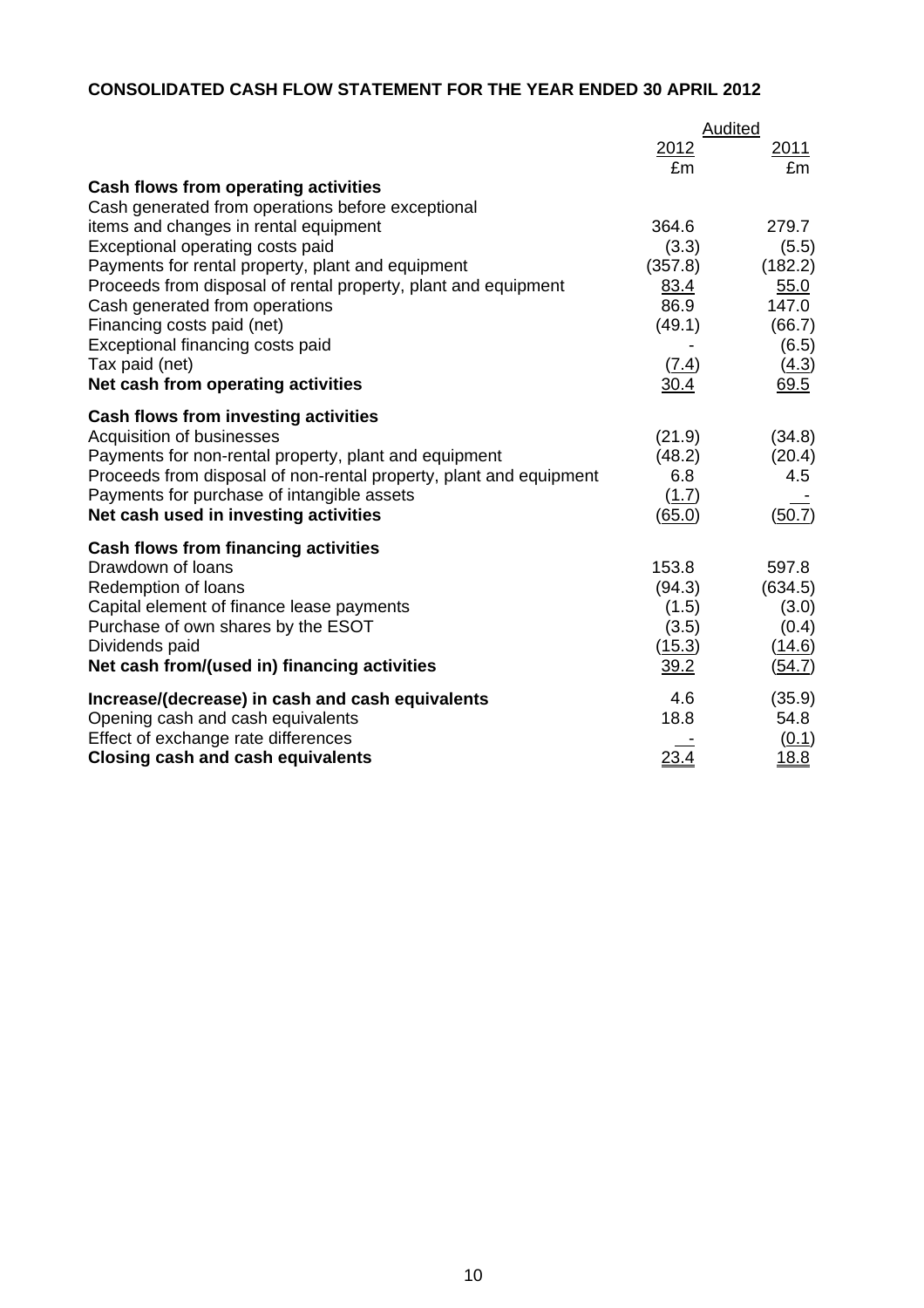### 1. Basis of preparation

The financial statements for the year ended 30 April 2012 were approved by the directors on 20 June 2012. This preliminary announcement of the results for the year ended 30 April 2012 contains information derived from the forthcoming 2011/12 Annual Report & Accounts and does not contain sufficient information to comply with International Financial Reporting Standards (IFRS) and does not constitute the statutory accounts for the purposes of section 435 of the Companies Act 2006. The 2010/11 Annual Report & Accounts has been delivered to the Registrar of Companies. The 2011/12 Annual Report & Accounts will be delivered to the Registrar of Companies and made available on the Group's website at www.ashtead-group.com in July 2012. The auditor's reports in respect of both years are unqualified, do not include a reference to any matter by way of emphasis without qualifying the report and do not contain a statement under section 498(2) or (3) of the Companies Act 2006.

The results for the year ended and quarter ended 30 April 2012 have been prepared in accordance with relevant IFRS and the accounting policies set out in the Group's Annual Report & Accounts for the year ended 30 April 2011 except for the adoption of the 'Amendments to IFRS 7 Financial instruments: disclosures – transfers of financial assets'. This amendment has no impact on the consolidated results or financial position of the Group.

The financial statements have been prepared on the going concern basis. After reviewing the Group's annual budget, plans and financing arrangements, the directors consider that the Group has adequate resources to continue in operation for the foreseeable future and consequently that it is appropriate to adopt the going concern basis in preparing the financial statements.

The figures for the fourth quarter are unaudited.

The exchange rates used in respect of the US dollar are:

|                                        | 2012 | 2011 |
|----------------------------------------|------|------|
| Average for the quarter ended 30 April | 1.59 | 1.62 |
| Average for the year ended 30 April    | 1.59 | 1.56 |
| At 30 April                            | 1.62 | 1.67 |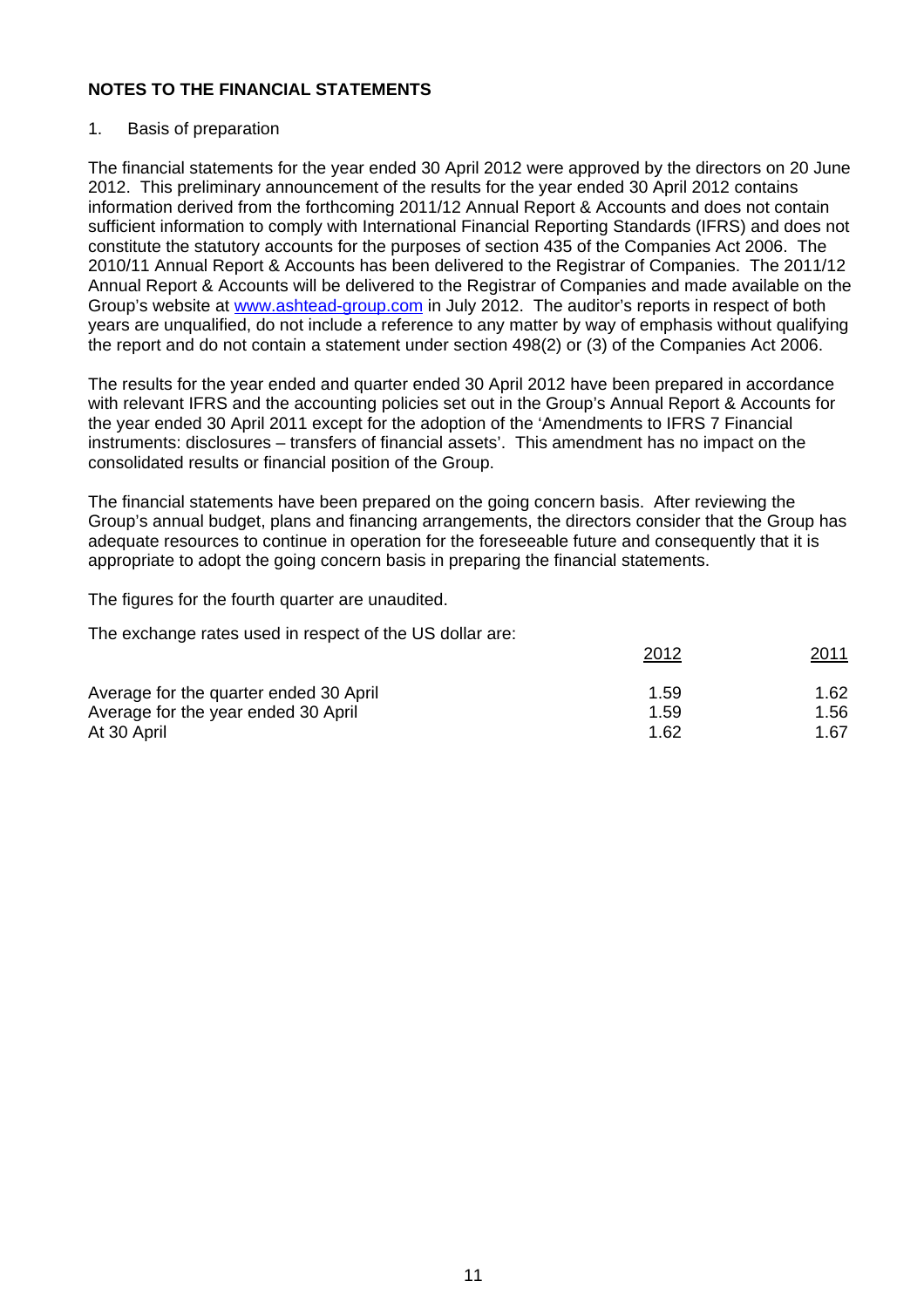# 2. Segmental analysis

| Three months to 30 April                                                                                           | Revenue<br>£m                                       | Operating<br>profit before<br>amortisation<br>£m                 | Amortisation<br>£m                                               | Operating<br>profit<br>£m                                                      |
|--------------------------------------------------------------------------------------------------------------------|-----------------------------------------------------|------------------------------------------------------------------|------------------------------------------------------------------|--------------------------------------------------------------------------------|
| 2012<br>Sunbelt<br>A-Plant<br>Corporate costs                                                                      | 237.2<br>50.6<br>287.8                              | 38.4<br>1.9<br>(2.3)<br>38.0                                     | (0.5)<br>(0.5)<br>(1.0)                                          | 37.9<br>1.4<br>(2.3)<br>37.0                                                   |
| 2011<br>Sunbelt<br>A-Plant<br>Corporate costs<br>Year to 30 April<br>2012<br>Sunbelt<br>A-Plant<br>Corporate costs | 198.2<br>44.6<br>242.8<br>945.7<br>188.9<br>1,134.6 | 20.5<br>(0.4)<br>(1.9)<br>18.2<br>181.9<br>7.3<br>(7.9)<br>181.3 | (0.3)<br>(0.4)<br>$\underline{(0.7)}$<br>(1.4)<br>(1.7)<br>(3.1) | 20.2<br>(0.8)<br><u>(1.9)</u><br>17.5<br>180.5<br>5.6<br><u>(7.9)</u><br>178.2 |
| 2011<br>Sunbelt<br>A-Plant<br>Corporate costs                                                                      | 782.7<br>165.8<br>948.5                             | 103.6<br>2.7<br>(7.5)<br>98.8                                    | (0.8)<br>(0.9)<br>(1.7)<br>Other<br>financial                    | 102.8<br>1.8<br><u>(7.5)</u><br>97.1                                           |

|                  | Segment assets | Cash         | Taxation<br>assets | assets -<br>derivatives | Total assets |
|------------------|----------------|--------------|--------------------|-------------------------|--------------|
| At 30 April 2012 |                |              |                    |                         |              |
| Sunbelt          | 1,549.4        |              |                    |                         | 1,549.4      |
| A-Plant          | 301.4          |              |                    |                         | 301.4        |
| Corporate items  | 0.1            | 23.4         | 2.6                | <u>7.2</u>              | 33.3         |
|                  | 1,850.9        | 23.4         | 2.6                | <u>7.2</u>              | 1,884.1      |
| At 30 April 2011 |                |              |                    |                         |              |
| Sunbelt          | 1,284.4        |              | ٠                  |                         | 1,284.4      |
| A-Plant          | 291.8          |              |                    |                         | 291.8        |
| Corporate items  | 0.1            | <u>18.8</u>  | 3.4                |                         | 22.3         |
|                  | 1,576.3        | <u> 18.8</u> | 3.4                |                         | 1,598.5      |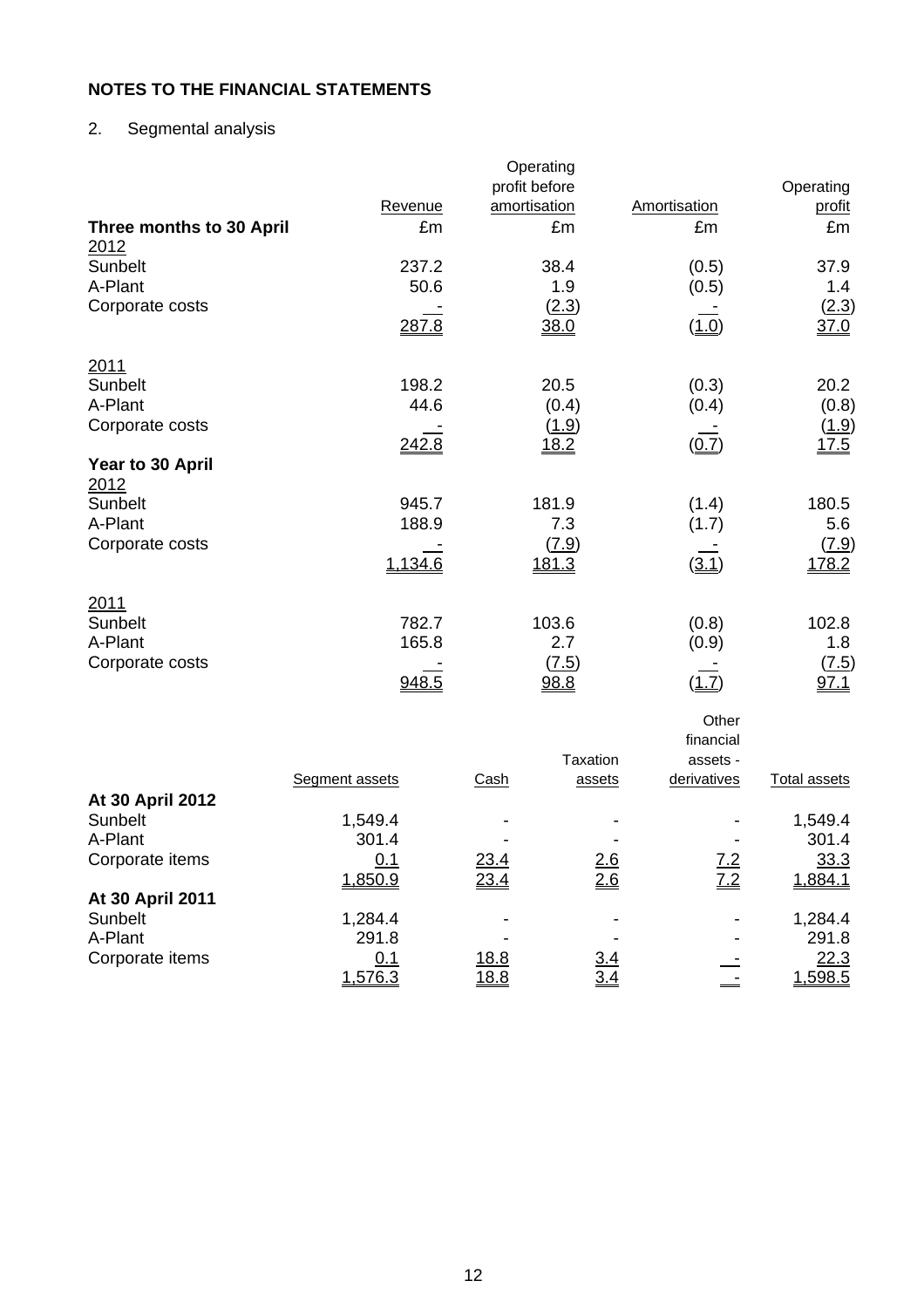# 3. Operating costs

|                                                            |                               | 2012              |               |                               | 2011              |               |
|------------------------------------------------------------|-------------------------------|-------------------|---------------|-------------------------------|-------------------|---------------|
|                                                            | <b>Before</b><br>amortisation | Amortisation      | Total         | <b>Before</b><br>amortisation | Amortisation      | <b>Total</b>  |
|                                                            | £m                            | £m                | £m            | £m                            | £m                | £m            |
| Three months to 30 April                                   |                               |                   |               |                               |                   |               |
| Staff costs:<br>Salaries, bonuses and commissions          | 76.0                          |                   | 76.0          | 69.8                          |                   | 69.8          |
| Social security costs                                      | 7.2                           |                   | 7.2           | 7.1                           |                   | 7.1           |
| Other pension costs                                        | <u>1.6</u>                    |                   | 1.6           | 0.5                           |                   | 0.5           |
|                                                            | 84.8                          |                   | 84.8          | 77.4                          |                   | 77.4          |
| Used rental equipment sold                                 | 28.0                          |                   | 28.0          | 20.2                          |                   | 20.2          |
| Other operating costs:                                     |                               |                   |               |                               |                   |               |
| Vehicle costs                                              | 21.0                          |                   | 21.0          | 20.1                          |                   | 20.1          |
| Spares, consumables & external repairs                     | 17.1                          |                   | 17.1          | 15.1                          |                   | 15.1          |
| <b>Facility costs</b><br>Other external charges            | 11.3<br>36.9                  |                   | 11.3<br>36.9  | 11.5                          |                   | 11.5          |
|                                                            | 86.3                          |                   | 86.3          | 35.2<br>81.9                  |                   | 35.2<br>81.9  |
| Depreciation and amortisation:                             |                               |                   |               |                               |                   |               |
| Depreciation                                               | 50.7                          |                   | 50.7          | 45.1                          |                   | 45.1          |
| Amortisation of acquired intangibles                       |                               | $\frac{1.0}{1.0}$ | <u>1.0</u>    |                               | $\frac{0.7}{0.7}$ | <u>0.7</u>    |
|                                                            | 50.7                          |                   | 51.7          | 45.1                          |                   | 45.8          |
|                                                            | 249.8                         | 1.0               | 250.8         | 224.6                         | 0.7               | 225.3         |
| Year to 30 April                                           |                               |                   |               |                               |                   |               |
| Staff costs:                                               |                               |                   |               |                               |                   |               |
| Salaries, bonuses and commissions<br>Social security costs | 304.0<br>24.1                 |                   | 304.0<br>24.1 | 266.1<br>22.6                 |                   | 266.1<br>22.6 |
| Other pension costs                                        | 5.9                           |                   | 5.9           | 2.3                           |                   | 2.3           |
|                                                            | 334.0                         |                   | 334.0         | 291.0                         |                   | 291.0         |
| Used rental equipment sold                                 | 74.6                          |                   | 74.6          | 55.0                          |                   | 55.0          |
|                                                            |                               |                   |               |                               |                   |               |
| Other operating costs:                                     |                               |                   |               | 75.6                          |                   |               |
| Vehicle costs<br>Spares, consumables & external repairs    | 84.2<br>62.8                  |                   | 84.2<br>62.8  | 58.8                          |                   | 75.6<br>58.8  |
| <b>Facility costs</b>                                      | 47.0                          |                   | 47.0          | 45.4                          |                   | 45.4          |
| Other external charges                                     | <u>150.9</u>                  |                   | 150.9         | 138.9                         |                   | 138.9         |
|                                                            | 344.9                         |                   | <u>344.9</u>  | 318.7                         |                   | 318.7         |
| Depreciation and amortisation:                             |                               |                   |               |                               |                   |               |
| Depreciation                                               | 199.8                         |                   | 199.8         | 185.0                         |                   | 185.0         |
| Amortisation of acquired intangibles                       |                               | $\frac{3.1}{3.1}$ | 3.1           |                               | $\frac{1.7}{1.7}$ | <u>1.7</u>    |
|                                                            | 199.8                         |                   | 202.9         | 185.0                         |                   | 186.7         |
|                                                            | 953.3                         | 3.1               | 956.4         | 849.7                         | 1.7               | 851.4         |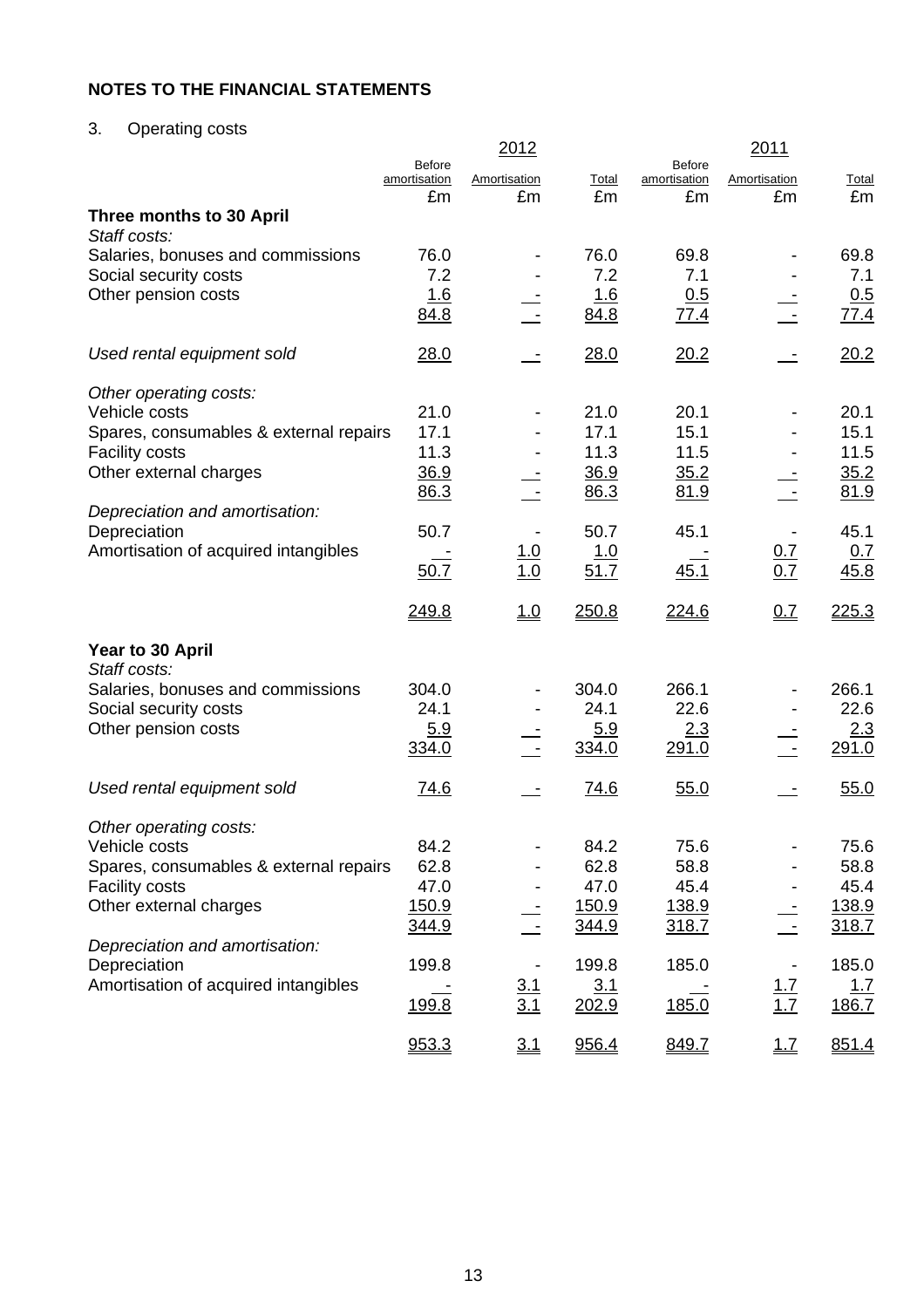4. Exceptional items, amortisation and fair value remeasurements

Exceptional items are those items of financial performance that are material and non-recurring in nature. Amortisation relates to the periodic write off of acquired intangible assets. Fair value remeasurements relate to embedded call options in the Group's senior secured note issue. The Group believes these items should be disclosed separately within the consolidated income statement to assist in the understanding of the financial performance of the Group. Underlying revenue, profit and earnings per share are stated before exceptional items, amortisation of acquired intangibles and fair value remeasurements.

Exceptional items, amortisation and fair value remeasurements are set out below:

|                                       | Three months to 30 April |              | Year to 30 April |               |  |
|---------------------------------------|--------------------------|--------------|------------------|---------------|--|
|                                       | 2012                     | <u>2011</u>  |                  | 2011          |  |
|                                       | £m                       | £m           | £m               | £m            |  |
| Write off of deferred financing costs |                          | 15.4         |                  | 15.4          |  |
| Early redemption fee                  |                          | 6.5          |                  | 6.5           |  |
| Fair value remeasurements             | (7.3)                    |              | (7.3)            | 5.7           |  |
| Amortisation of acquired intangibles  | 1.0                      | <u>0.7</u>   | <u>3.1</u>       | <u>1.7</u>    |  |
|                                       | (6.3)                    | 22.6         | (4.2)            | 29.3          |  |
| Taxation                              | 2.6                      | (7.7)        | <u>1.9</u>       | <u>(10.1)</u> |  |
|                                       | <u>3.7</u>               | <u> 14.9</u> | <u>(2.3)</u>     | <u> 19.2</u>  |  |

Fair value remeasurements relate to the changes in fair value of the embedded call options in our senior secured note issue.

The items detailed in the table above are presented in the income statement as follows:

|                                               | Three months to 30 April |                                | Year to 30 April |               |  |
|-----------------------------------------------|--------------------------|--------------------------------|------------------|---------------|--|
|                                               | 2012                     | <u> 2011</u>                   | 2012             | 2011          |  |
|                                               | £m                       | £m                             | £m               | £m            |  |
| Amortisation of acquired intangibles          | <u>1.0</u>               | 0.7                            | <u>3.1</u>       | <u>1.7</u>    |  |
| Charged in arriving at operating profit       | 1.0                      | 0.7                            | 3.1              | 1.7           |  |
| Investment income                             | (7.3)                    |                                | (7.3)            |               |  |
| Interest expense                              |                          | 21.9                           |                  | 27.6          |  |
| Charged in arriving at profit before taxation | (6.3)                    | 22.6                           | (4.2)            | 29.3          |  |
| Taxation                                      | 2.6                      | $(\underline{7}.\overline{7})$ | <u> 1.9</u>      | <u>(10.1)</u> |  |
|                                               | <u>(3.7</u>              | <u> 14.9</u>                   | (2.3)            | <u> 19.2</u>  |  |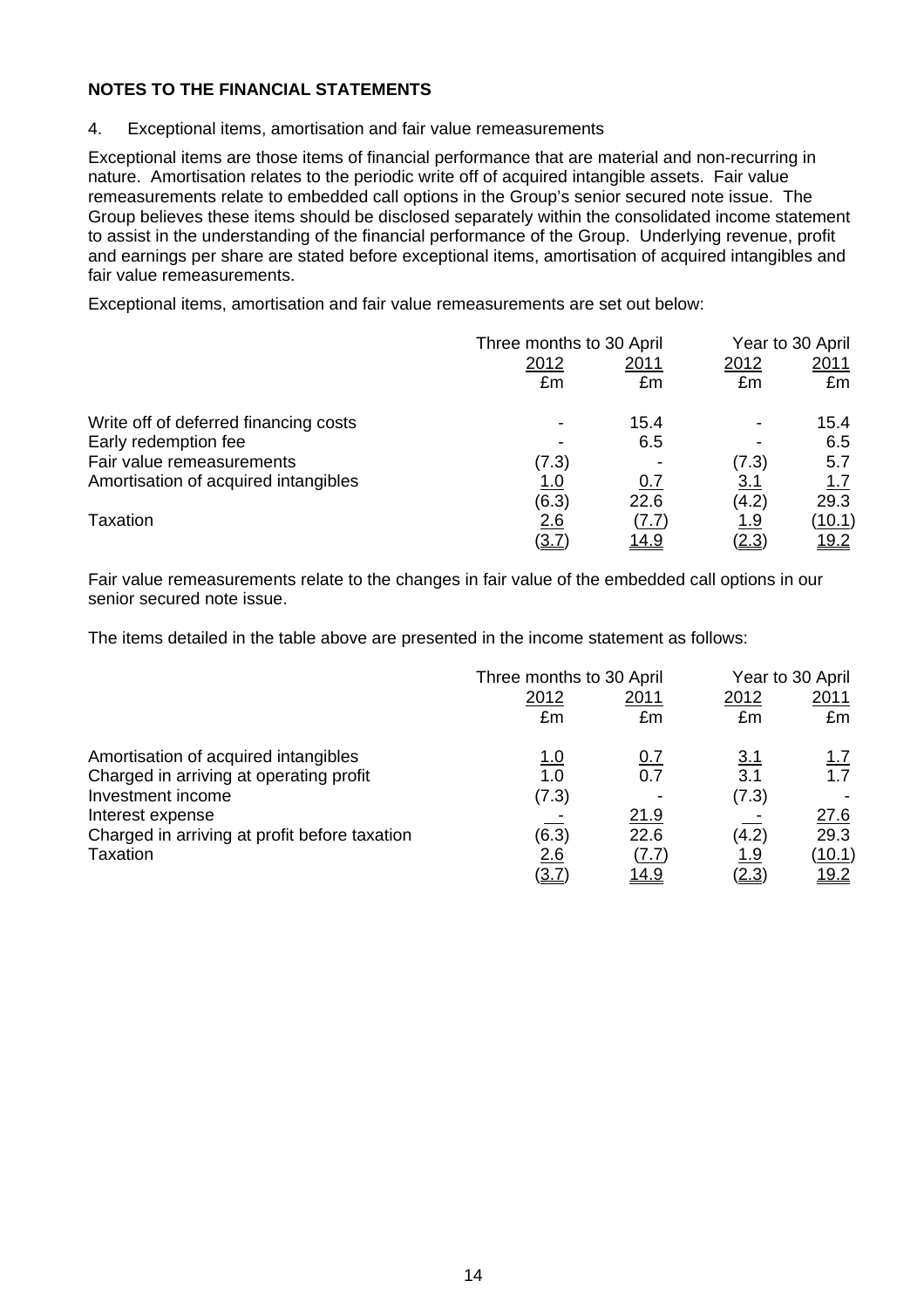## 5. Financing costs

|                                                       | Three months to 30 April   |                    |                      | Year to 30 April   |
|-------------------------------------------------------|----------------------------|--------------------|----------------------|--------------------|
|                                                       | <u>2012</u><br>£m          | 2011<br>£m         | 2012<br>£m           | 2011<br>£m         |
| Investment income:                                    |                            |                    |                      |                    |
| Expected return on assets of defined benefit          |                            |                    |                      |                    |
| pension plan                                          | (1.1)                      | (0.9)              | (4.2)                | (3.7)              |
| Interest expense:                                     |                            |                    |                      |                    |
| Bank interest payable                                 | 4.0                        | 3.2                | 16.9                 | 15.7               |
| Interest payable on second priority senior            | 7.8                        |                    |                      |                    |
| secured notes<br>Interest payable on finance leases   |                            | 10.8               | 31.1<br>0.2          | 45.3<br>0.2        |
| Non-cash unwind of discount on defined benefit        |                            |                    |                      |                    |
| pension plan liabilities                              | 0.7                        | 0.9                | 3.0                  | 3.5                |
| Non-cash unwind of discount on self-insurance         |                            |                    |                      |                    |
| provisions                                            | 0.4                        | 0.3                | 1.3                  | 1.4                |
| Amortisation of deferred costs of debt raising        | 0.6                        | $\frac{1.2}{16.4}$ | 2.4                  | 5.4                |
| Total interest expense                                | 13.5                       |                    | 54.9                 | 71.5               |
| Net financing costs before exceptional                |                            |                    |                      |                    |
| items and remeasurements                              | 12.4                       | 15.5               | 50.7                 | 67.8               |
| <b>Exceptional items</b><br>Fair value remeasurements |                            | 21.9               |                      | 21.9               |
| Net financing costs                                   | <u>(7.3)</u><br><u>5.1</u> | <u>37.4</u>        | (7.3)<br><u>43.4</u> | <u>5.7</u><br>95.4 |
|                                                       |                            |                    |                      |                    |

### 6. Taxation

The tax charge for the period has been computed using an estimated effective rate for the year of 39% in the US (2011: 21%) and 27% in the UK (2011: 31%). The blended effective rate for the Group as a whole is 34% (2011: 35%).

The tax charge of £44.4m (2011: £10.9m) on the underlying pre-tax profit of £130.6m (2011: £31.0m) can be explained as follows:

|                                                     | Year to 30 April |                   |
|-----------------------------------------------------|------------------|-------------------|
|                                                     | 2012             | 2011              |
|                                                     | £m               | £m                |
| Current tax                                         |                  |                   |
| - current tax on income for the year                | 8.1              | 7.3               |
| - adjustments to prior years                        | (0.4)            | (1.3)             |
|                                                     | 7.7              | 6.0               |
| Deferred tax                                        |                  |                   |
| - origination and reversal of temporary differences | 37.7             | 2.8               |
| - adjustments to prior years                        | (1.0)            | $\frac{2.1}{4.9}$ |
|                                                     | 36.7             |                   |
| Tax on underlying activities                        | 44.4             | <u>10.9</u>       |
|                                                     |                  |                   |
| Comprising:                                         |                  |                   |
| - UK tax                                            | 10.1             | 11.0              |
| - US tax                                            | 34.3             | (0.1)             |
|                                                     | <u>44.4</u>      | <u> 10.9</u>      |

In addition, the tax charge of £1.9m (2011: credit of £10.1m) on exceptional items, amortisation and fair value remeasurements of £4.2m (2011: loss of £29.3m) consists of a current tax credit of £nil (2011: £2.9m) relating to the UK, a deferred tax credit of £0.5m (2011: £0.2m) relating to the UK and a deferred tax charge of £2.4m (2011: credit of £7.0m) relating to the US.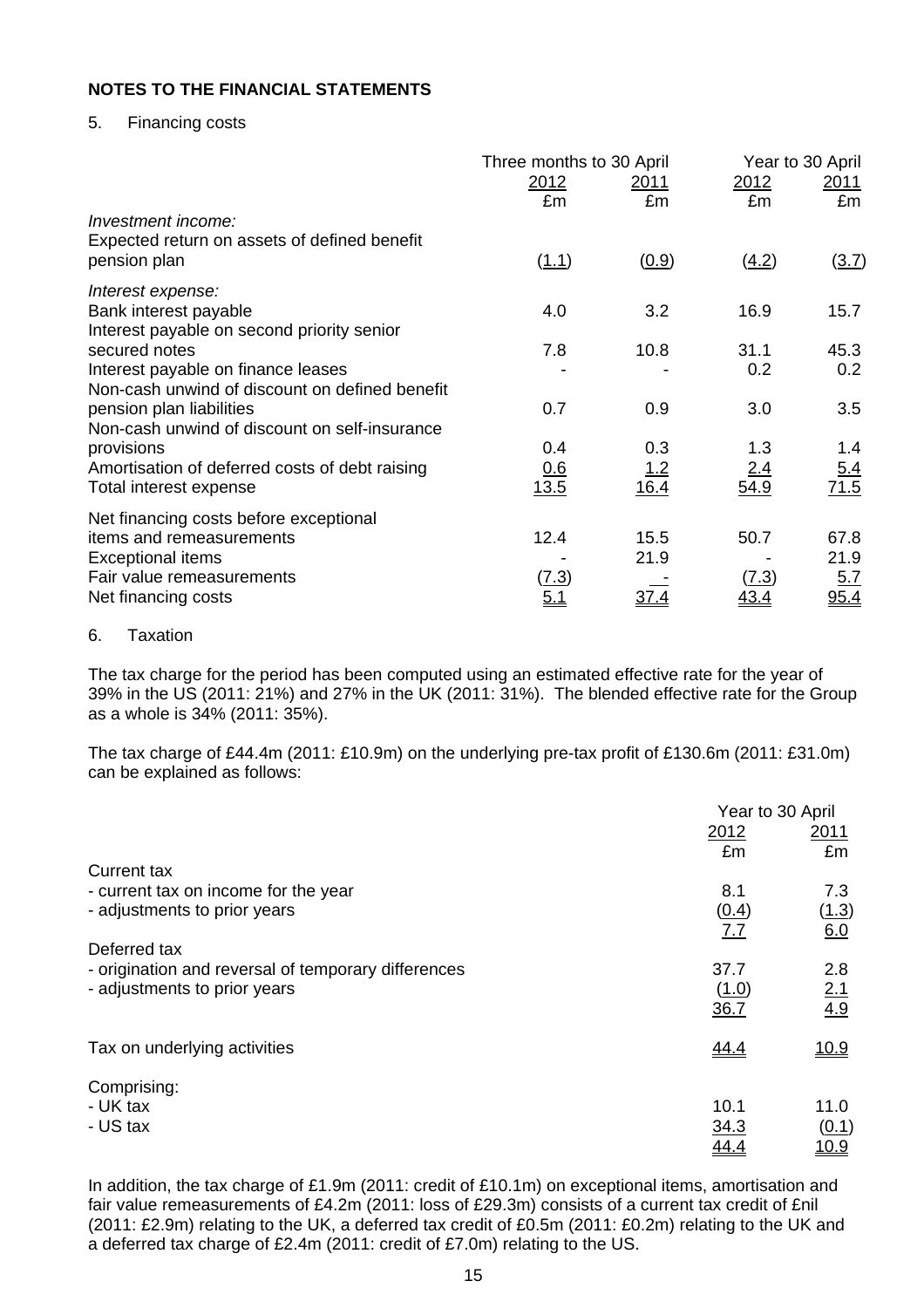## 7. Earnings per share

Basic and diluted earnings per share for the three and twelve months ended 30 April 2012 have been calculated based on the profit for the relevant period and the weighted average number of ordinary shares in issue during that period (excluding shares held in treasury and by the ESOT over which dividends have been waived). Diluted earnings per share is computed using the result for the relevant period and the diluted number of shares (ignoring any potential issue of ordinary shares which would be anti-dilutive). These are calculated as follows:

|                                                            | Three months to<br>30 April |                                | Year to<br>30 April    |                            |
|------------------------------------------------------------|-----------------------------|--------------------------------|------------------------|----------------------------|
|                                                            | 2012                        | 2011                           | 2012                   | 2011                       |
| Profit/(loss) for the financial period (£m)                | <u>23.5</u>                 | <u>(13.1)</u>                  | 88.5                   | 0.9                        |
| Weighted average number of shares (m) - basic<br>- diluted | 498.8<br>509.7              | <u>497.7</u><br>505.6          | 498.3<br>511.2         | <u>497.7</u><br>504.2      |
| Basic earnings per share<br>Diluted earnings per share     | <u>4.7p</u><br><u>4.6p</u>  | <u>(2.6p)</u><br><u>(2.6p)</u> | <u> 17.8p</u><br>17.3p | <u>0.2p</u><br><u>).2p</u> |

Underlying earnings per share (defined in any period as the earnings before exceptional items, amortisation of acquired intangibles and fair value remeasurements for that period divided by the weighted average number of shares in issue in that period) and cash tax earnings per share (defined in any period as underlying earnings before other deferred taxes divided by the weighted average number of shares in issue in that period) may be reconciled to the basic earnings per share as follows:

|                                                                         | Three months to<br>30 April |                  | Year to<br>30 April |                  |
|-------------------------------------------------------------------------|-----------------------------|------------------|---------------------|------------------|
|                                                                         | 2012                        | 2011             | 2012                | <u>2011</u>      |
| Basic earnings per share<br>Exceptional items, amortisation of acquired | 4.7p                        | (2.6p)           | 17.8p               | 0.2p             |
| intangibles and fair value remeasurements                               | (1.2p)                      | 4.6 <sub>p</sub> | (0.9p)              | 5.9p             |
| Tax on exceptionals, amortisation and remeasurements                    | 0.5p                        | (1.6p)           | 0.4 <sub>D</sub>    | (2.1p)           |
| Underlying earnings per share                                           | 4.0 <sub>p</sub>            | 0.4p             | 17.3p               | 4.0 <sub>p</sub> |
| Other deferred tax                                                      | 0.7p                        | (0.1p)           | <u>7.4p</u>         | <u>1.0p</u>      |
| Cash tax earnings per share                                             | <u>4.7p</u>                 | 0.3p             | 24.7p               | 5.0 <sub>p</sub> |

## 8. Dividends

During the year, a final dividend in respect of the year ended 30 April 2011 of 2.07p (2010: 2.0p) per share and an interim dividend for the year ended 30 April 2012 of 1.0p (2011: 0.93p) per share were paid to shareholders costing £15.3m (2011: £14.6m).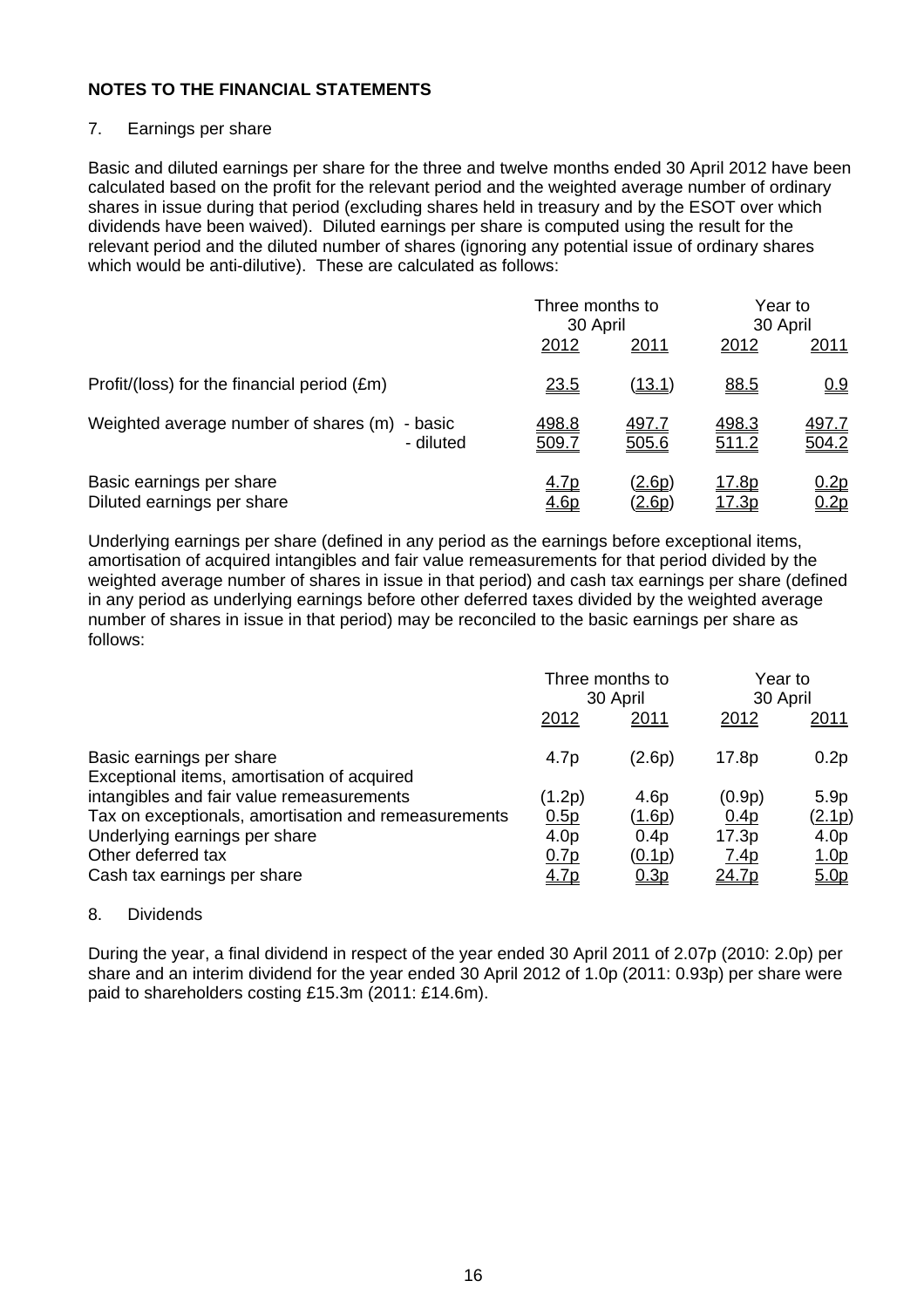## 9. Property, plant and equipment

|                                |             | 2012    |             |                | 2011         |  |  |
|--------------------------------|-------------|---------|-------------|----------------|--------------|--|--|
|                                |             | Rental  |             | Rental         |              |  |  |
|                                | equipment   |         | Total       | equipment      | <b>Total</b> |  |  |
| Net book value                 |             | £m      | £m          | £m             | £m           |  |  |
| At 1 May                       |             | 914.5   | 1,036.2     | 969.7          | 1,101.6      |  |  |
| Exchange difference            |             | 22.4    | 25.0        | (55.9)         | (62.5)       |  |  |
| <b>Reclassifications</b>       |             | (0.6)   | -           | (0.5)          |              |  |  |
| <b>Additions</b>               |             | 426.2   | 476.4       | 202.4          | 224.8        |  |  |
| Acquisitions                   |             | 2.1     | 2.8         | 11.7           | 12.1         |  |  |
| <b>Disposals</b>               |             | (71.3)  | (77.2)      | (50.9)         | (54.8)       |  |  |
| Depreciation                   |             | (174.9) | (199.8)     | <u>(162.0)</u> | (185.0)      |  |  |
| At 30 April                    |             | 1,118.4 | 1,263.4     | <u>914.5</u>   | 1,036.2      |  |  |
| Called up share capital<br>10. |             |         |             |                |              |  |  |
| Ordinary shares of 10p each:   |             |         |             |                |              |  |  |
|                                | 2012        |         | 2011        | 2012           | 2011         |  |  |
|                                | Number      |         | Number      | £m             | £m           |  |  |
| Authorised                     | 900,000,000 |         | 900,000,000 | 90.0           | 90.0         |  |  |

At 30 April 2012, 50m shares were held by the Company and a further 4.6m shares were held by the Company's Employee Share Ownership Trust.

Allotted, called up and fully paid  $553,325,554$   $553,325,554$   $55.3$   $55.3$ 

11. Notes to the cash flow statement

|                                                            |              | Year to 30 April |
|------------------------------------------------------------|--------------|------------------|
|                                                            | 2012         | <u> 2011</u>     |
|                                                            | £m           | £m               |
| Cash flow from operating activities<br>a)                  |              |                  |
| Operating profit before exceptional items and amortisation | 181.3        | 98.8             |
| Depreciation                                               | 199.8        | 185.0            |
| EBITDA before exceptional items                            | 381.1        | 283.8            |
| Profit on disposal of rental equipment                     | (9.4)        | (5.6)            |
| Profit on disposal of other property, plant and equipment  | (1.1)        | (0.8)            |
| Increase in inventories                                    | (0.4)        | (2.6)            |
| Increase in trade and other receivables                    | (20.2)       | (21.2)           |
| Increase in trade and other payables                       | 12.1         | 24.7             |
| Exchange differences                                       |              | (0.2)            |
| Non-cash share-based remuneration expense                  | 2.5          | <u>1.6</u>       |
| Cash generated from operations before exceptional items    |              |                  |
| and changes in rental equipment                            | <u>364.6</u> | <u> 279.7</u>    |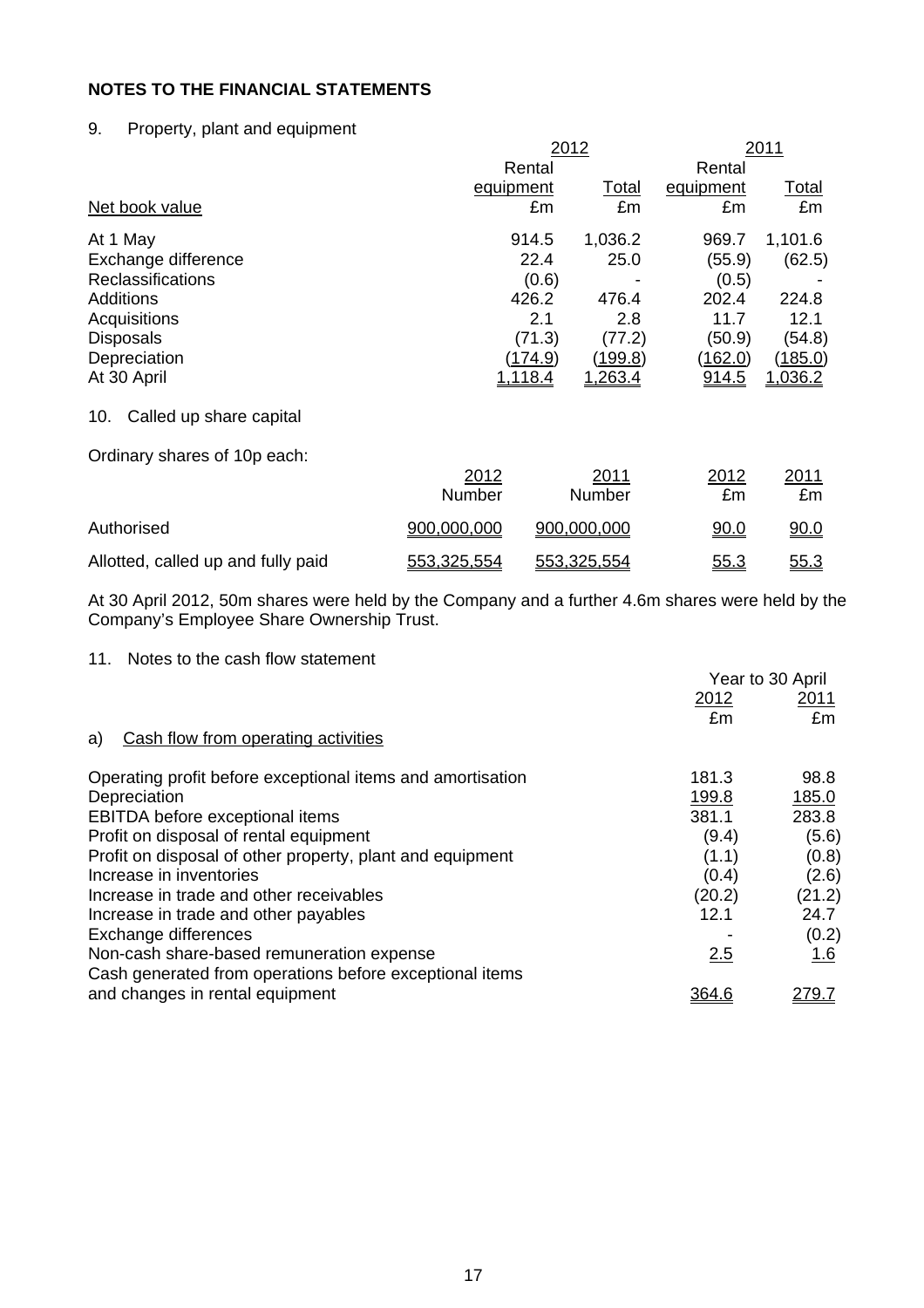## 11. Notes to the cash flow statement (continued)

|                                                         |              |              |       |            | Year to 30 April |
|---------------------------------------------------------|--------------|--------------|-------|------------|------------------|
|                                                         |              |              |       | 2012       | <u>2011</u>      |
| b)<br>Reconciliation of net debt                        |              |              |       | £m         | £m               |
|                                                         |              |              |       |            |                  |
| (Increase)/decrease in cash in the period               |              |              |       | (4.6)      | 35.9             |
| Increase/(decrease) in debt through cash flow           |              |              |       | 58.0       | (39.7)           |
| Change in net debt from cash flows                      |              |              |       | 53.4       | (3.8)            |
| Exchange differences                                    |              |              |       | 20.6       | (73.1)           |
| Non-cash movements:<br>- deferred costs of debt raising |              |              |       | 2.4        | 21.0             |
| - capital element of new finance leases                 |              |              |       | 2.2        | 2.6              |
| Increase/(reduction) in net debt in the period          |              |              |       | 78.6       | (53.3)           |
| Opening net debt                                        |              |              |       | 775.7      | 829.0            |
| Closing net debt                                        |              |              |       | 854.3      | <u>775.7</u>     |
| <b>Analysis of net debt</b><br>C)                       |              |              |       |            |                  |
|                                                         | 1 May        | Exchange     | Cash  | Non-cash   | 30 April         |
|                                                         | 2011         | movement     | flow  | movements  | 2012             |
|                                                         | £m           | £m           | £m    | £m         | £m               |
| Cash                                                    | (18.8)       |              | (4.6) |            | (23.4)           |
| Debt due within 1 year                                  | 1.7          |              | (1.5) | 1.9        | 2.1              |
| Debt due after 1 year                                   | 792.8        | <u> 20.6</u> | 59.5  | <u>2.7</u> | 875.6            |
| Total net debt                                          | <u>775.7</u> | <u> 20.6</u> | 53.4  | 4.6        | 854.3            |
| <b>Acquisitions</b><br>d)                               |              |              |       |            |                  |
|                                                         |              |              |       |            | Year to 30 April |
|                                                         |              |              |       | 2012       | <u>2011</u>      |
|                                                         |              |              |       | £m         | £m               |
| Cash consideration paid                                 |              |              |       | 21.9       | 34.8             |

Details of the Group's cash and debt are given in the Review of Fourth Quarter, Balance Sheet and Cash Flow accompanying these financial statements.

## 12. Contingent liabilities

The Group is subject to periodic legal claims in the ordinary course of its business, none of which is expected to have a significant impact on the Group's financial position.

As previously reported, in Spring 2011, following audits of the tax returns of the Group's US subsidiaries for the four years ended 30 April 2009, the US Internal Revenue Service ("IRS") issued revised assessments and associated notices of interest and penalties arising from its proposed reclassification of certain US intercompany debt in those years from debt to equity and its consequent proposed recharacterisation of US interest payments to the UK as equity-like distributions. The revised assessments would have resulted in additional net tax payments due of \$31m together with interest and penalties of \$15m. We disagreed with these assessments and defended our position vigorously.

Sunbelt and its advisers recently reached a satisfactory preliminary agreement with the IRS Appeals team on these matters. This preliminary agreement is expected to be documented and formally agreed following further internal review within the IRS during the coming fiscal year. There was no significant impact on the 2012 financial statements as a result of the preliminary agreement and the Board does not anticipate these issues generating any material impact on the Group's future results or financial position.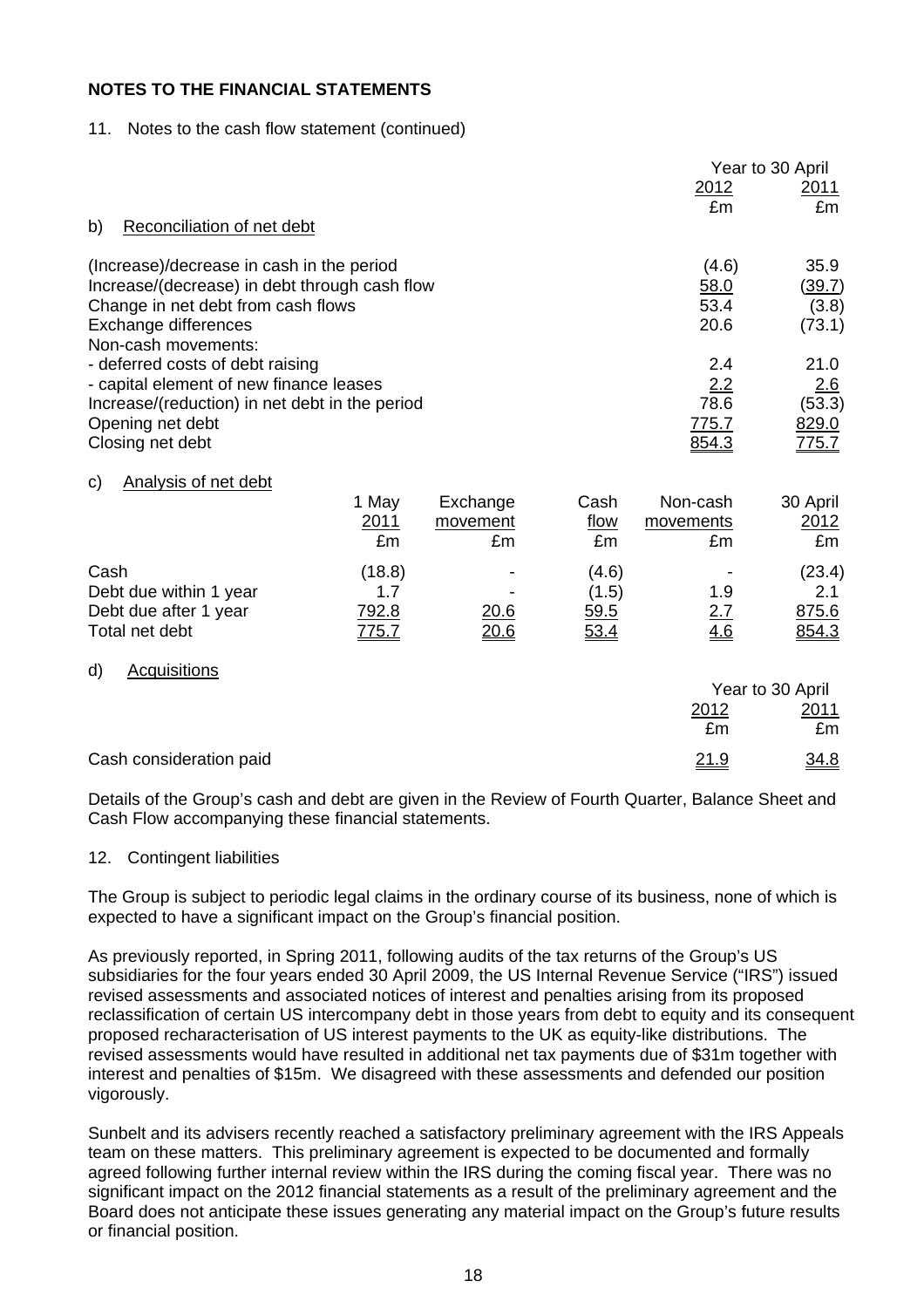## 13. Acquisition of Topp Construction Services, Inc. ("Topp")

Sunbelt acquired the entire issued share capital of Topp Construction Services, Inc. and its related company, Precision Steel Works, LLC ("Precision") for US\$33.5m (£21m) on 3 April 2012. Estimated additional consideration of US\$1.9m (£1.2m) is expected to become payable later in 2012 by way of tax equalisation.

Topp is a specialist rental provider of air conditioning, heating and dehumidification equipment based in Philadelphia with 16 branches located principally in major cities across the United States. Precision runs a small assembly and manufacturing facility in support of Topp's business.

The net assets acquired and the provisional goodwill arising on the acquisition are as follows:

|                                                             | Acquiree's | At provisional     |
|-------------------------------------------------------------|------------|--------------------|
|                                                             | book value | fair value         |
|                                                             | £m         | £m                 |
| Net assets acquired                                         |            |                    |
| Trade and other receivables                                 | 1.6        | 1.6                |
| Inventory                                                   | 1.1        | 1.1                |
| Cash and cash equivalents                                   | 0.1        | 0.1                |
| Property, plant and equipment                               |            |                    |
| - rental equipment                                          | 1.5        | 2.4                |
| - other assets                                              | 0.7        | 0.7                |
| Intangible assets (brand name, distribution and non-        |            |                    |
| compete agreements and customer relationships)              |            | 10.5               |
| Trade and other payables                                    | (1.2)      | (1.2)              |
|                                                             | 3.8        | 15.2               |
| Consideration:                                              |            |                    |
| - cash paid                                                 |            | 21.0               |
| - deferred consideration (tax equalisation) payable in cash |            |                    |
|                                                             |            | $\frac{1.2}{22.2}$ |
|                                                             |            |                    |
| Goodwill                                                    |            | <u>7.0</u>         |

The goodwill arising can be attributed to the key management personnel and workforce of the acquired business and to the benefits the Group expects to derive from the acquisition. Subject to agreement and payment to the vendor of the tax equalisation charge, this goodwill will become deductible for tax purposes and has been treated as such.

Trade receivables at acquisition were £1.5m at fair value, net of £0.1m provision for debts which may not be collected, and had a gross face value of £1.6m.

Topp's revenue and operating loss in the period from the date of acquisition to 30 April 2012 were £0.5m (\$0.8m) and £0.3m (\$0.5m) respectively. Had the acquisition taken place on 1 May 2011 then Group reported revenue and operating profit for the year ended 30 April 2012 would have been higher by £12.9m (\$20.6m) and £2.9m (\$4.7m) respectively.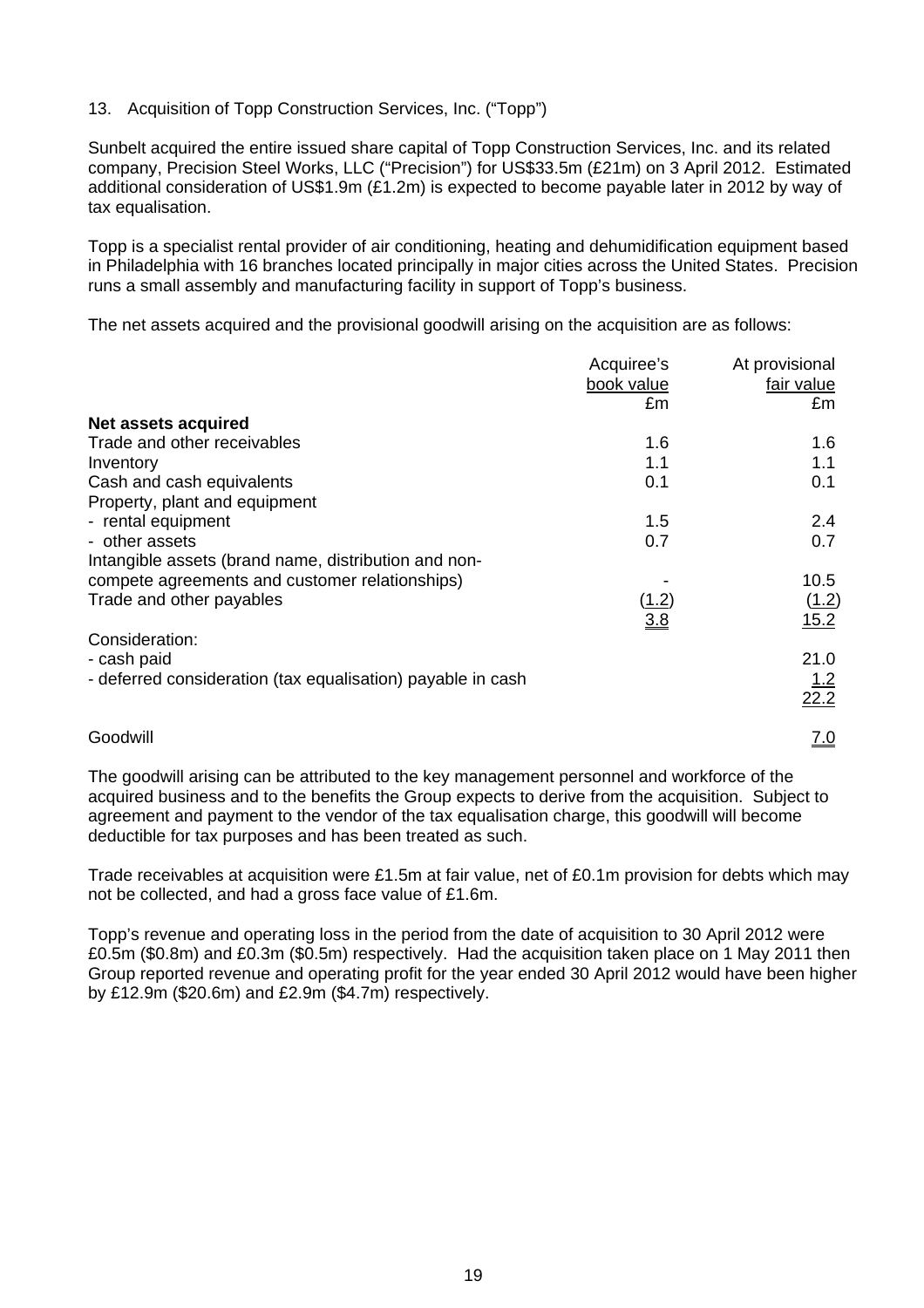### **REVIEW OF FOURTH QUARTER, BALANCE SHEET AND CASH FLOW**

| <b>Fourth quarter</b>                                   |                        | Revenue                |                               | <b>EBITDA</b>                |                              | Operating profit               |
|---------------------------------------------------------|------------------------|------------------------|-------------------------------|------------------------------|------------------------------|--------------------------------|
|                                                         | 2012                   | 2011                   | 2012                          | 2011                         | 2012                         | 2011                           |
| Sunbelt in \$m                                          | 376.6                  | 321.0                  | <u>124.3</u>                  | 90.2                         | 61.1                         | 33.7                           |
| Sunbelt in £m<br>A-Plant<br>Group central costs         | 237.2<br>50.6<br>287.8 | 198.2<br>44.6<br>242.8 | 78.3<br>12.6<br>(2.2)<br>88.7 | 55.4<br>9.8<br>(1.9)<br>63.3 | 38.4<br>1.9<br>(2.3)<br>38.0 | 20.5<br>(0.4)<br>(1.9)<br>18.2 |
| Net financing costs<br>Profit before tax, exceptionals, |                        |                        |                               |                              | (12.4)                       | (15.5)                         |
| remeasurements and amortisation<br>Exceptional items    |                        |                        |                               |                              | 25.6                         | 2.7<br>(21.9)                  |
| Fair value remeasurements<br>Amortisation               |                        |                        |                               |                              | 7.3<br>(1.0)                 | (0.7)                          |
| Total Group profit before taxation                      |                        |                        |                               |                              | <u>31.9</u>                  | (19.9)                         |
| <b>Margins</b>                                          |                        |                        |                               |                              |                              |                                |
| <b>Sunbelt</b>                                          |                        |                        | 33.0%                         | 28.1%                        | 16.2%                        | 10.5%                          |
| A-Plant                                                 |                        |                        | 24.8%                         | 22.0%                        | 3.6%                         | $-1.0\%$                       |
| Group                                                   |                        |                        | 30.8%                         | 26.1%                        | 13.2%                        | 7.5%                           |

Fourth quarter results reflect continued progress at Sunbelt with its rental revenue growing 19% to \$323m (2011: \$273m). This comprised a 13% increase in average fleet on rent and 6% higher yield. In the UK, A-Plant's fourth quarter rental revenue grew by 5% to £43m (2011: £41m) including 3% yield improvement and 1% growth in average fleet on rent.

Total revenue growth for the Group of 19% included higher used equipment sales revenue of £30m (2011: £24m) as we increased capital expenditure and hence sold more used equipment.

Costs remained under close control as reflected in the high 'drop-through' seen all year with Sunbelt's EBITDA increasing by \$34m or 67% of the \$50m increase in fourth quarter rental revenue. Both businesses grew Q4 operating profit significantly with A-Plant notably avoiding a loss in the seasonally weak fourth quarter this year.

Group pre-tax profit before fair value remeasurements and amortisation was £26m (2011: £3m). This reflected the operating profit growth and lower net financing costs of £12m (2011: £15m), mainly as a result of the benefits of the debt refinancing undertaken in the fourth quarter of 2010/11. After a non-cash credit of £7m relating to the remeasurement to fair value of the early prepayment option in our long-term debt and £1m of intangible amortisation, the statutory profit before tax was £32m (2011: loss of £20m).

#### **Balance sheet**

#### Fixed assets

Capital expenditure in the year was £476m (2011: £225m) with £426m invested in the rental fleet (2011: £202m). Capital expenditure by division is as follows:

|                                                                                                                                 |                               | 2012                   |                                         | 2011                                    |
|---------------------------------------------------------------------------------------------------------------------------------|-------------------------------|------------------------|-----------------------------------------|-----------------------------------------|
|                                                                                                                                 | Growth                        | Maintenance            | Total                                   | Total                                   |
| Sunbelt in \$m                                                                                                                  | 295.9                         | 300.3                  | 596.2                                   | 295.0                                   |
| Sunbelt in £m<br>A-Plant<br>Total rental equipment<br>Delivery vehicles, property improvements and computers<br>Total additions | 182.2<br>14.6<br><u>196.8</u> | 185.0<br>44.4<br>229.4 | 367.2<br>59.0<br>426.2<br>50.2<br>476.4 | 176.9<br>25.5<br>202.4<br>22.4<br>224.8 |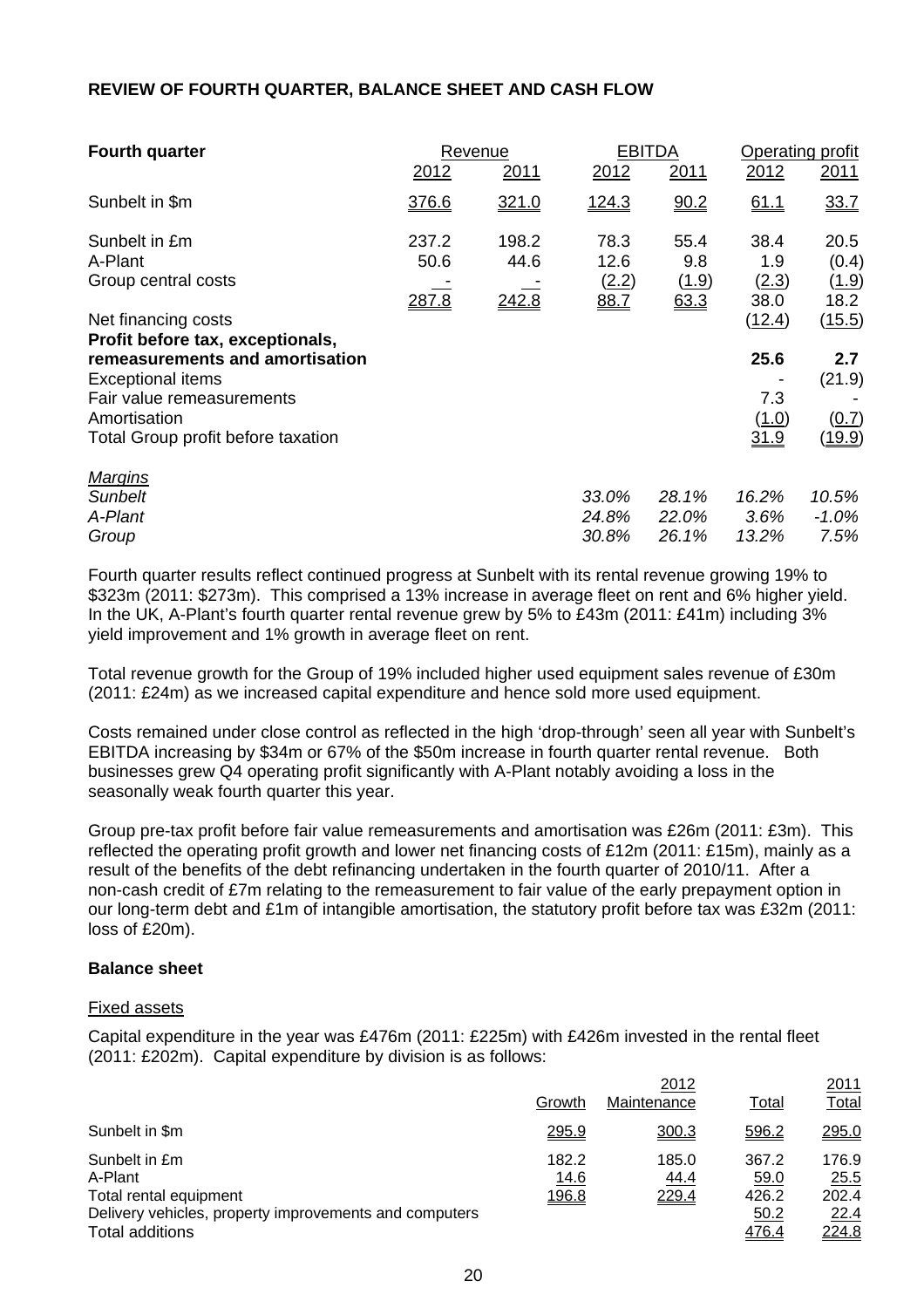Expenditure on rental equipment was 89% of total capital expenditure with the balance relating to the delivery vehicle fleet, property improvements and computer equipment.

With good demand in the US, \$296m of rental equipment capital expenditure was spent on growth while \$300m was invested in replacement of existing fleet. The growth proportion is estimated on the basis of the assumption that maintenance capital expenditure in any period is equal to the original cost of equipment sold.

The average age of the Group's serialised rental equipment, which constitutes the substantial majority of our fleet, at 30 April 2012 was 37 months (2011: 44 months) weighted on a net book value basis. Sunbelt's fleet had an average age of 36 months (2011: 44 months) while A-Plant's fleet had an average age of 41 months (2011: 42 months).

The original cost of the Group's rental fleet and the dollar and physical utilisation for the year ended 30 April 2012 is shown below:

|                          | Rental fleet at original cost |                       |                       |                                    | LTM                   | LTM                     |
|--------------------------|-------------------------------|-----------------------|-----------------------|------------------------------------|-----------------------|-------------------------|
|                          | 30 April 2012                 | 30 April 2011         | LTM<br>average        | LTM rental<br>revenue              | dollar<br>utilisation | physical<br>utilisation |
| Sunbelt in \$m           | 2,453                         | 2,151                 | 2,319                 | 1,335                              | 58%                   | <u>70%</u>              |
| Sunbelt in £m<br>A-Plant | 1.511<br><u>358</u><br>1,869  | 1.289<br>343<br>1,632 | 1.428<br>352<br>1,780 | 838<br><u> 168</u><br><u>1,006</u> | 58%<br><u>48%</u>     | 70%<br>65%              |

Dollar utilisation is defined as rental revenue divided by average fleet at original (or "first") cost and, in the year ended 30 April 2012, was 58% at Sunbelt (2011: 51%) and 48% at A-Plant (2011: 47%). Physical utilisation is time-based utilisation, which is calculated as the daily average of the original cost of equipment on rent as a percentage of the total value of equipment in the fleet at the measurement date and, in the year ended 30 April 2012, was 70% at Sunbelt (2011: 68%) and 65% at A-Plant (2011: 69%). At Sunbelt, physical utilisation is measured for equipment with an original cost in excess of \$7,500 which comprised approximately 90% of its fleet at 30 April 2012.

## Trade receivables

Receivable days at 30 April were 44 days (2011: 46 days). The bad debt charge for the year ended 30 April 2012 as a percentage of total turnover was 0.7% (2011: 0.8%). Trade receivables at 30 April 2012 of £149m (2011: £132m) are stated net of provisions for bad debts and credit notes of £14m (2011: £14m) with the provision representing 8.5% (2011: 9.4%) of gross receivables.

#### Trade and other payables

Group payable days were 70 days in 2012 (2011: 57 days) with capital expenditure-related payables, which have longer payment terms, totalling £133m (2011: £58m). Payment periods for purchases other than rental equipment vary between seven and 45 days and for rental equipment between 30 and 120 days.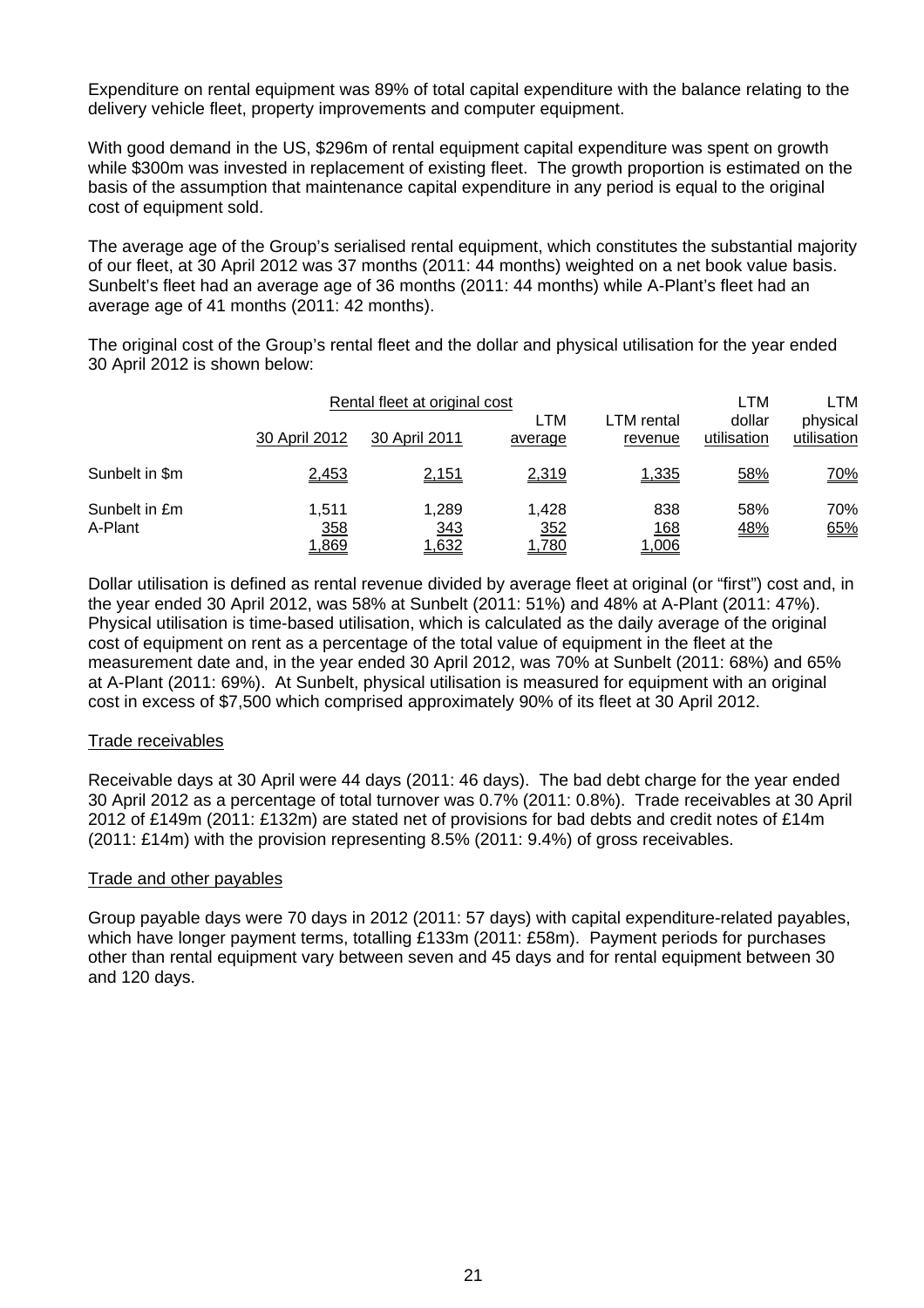|                                                                 | Year to 30 April |                |
|-----------------------------------------------------------------|------------------|----------------|
|                                                                 | 2012             | <u>2011</u>    |
|                                                                 | £m               | £m             |
| <b>EBITDA before exceptional items</b>                          | 381.1            | 283.8          |
| Cash inflow from operations before exceptional                  |                  |                |
| items and changes in rental equipment<br>Cash conversion ratio* | 364.6<br>95.7%   | 279.7<br>98.6% |
| Maintenance rental capital expenditure paid                     | (222.4)          | (182.2)        |
| Payments for non-rental capital expenditure                     | (49.9)           | (20.4)         |
| Rental equipment disposal proceeds                              | 83.4             | 55.0           |
| Other property, plant and equipment disposal proceeds           | 6.8              | 4.5            |
| Tax paid                                                        | (7.4)            | (4.3)          |
| Financing costs paid                                            | (49.1)           | (66.7)         |
| Cash flow before growth capex and payment of exceptional costs  | 126.0            | 65.6           |
| Growth rental capital expenditure paid                          | (135.4)          |                |
| Exceptional operating costs paid                                | (3.3)            | (12.0)         |
| Free cash flow                                                  | (12.7)           | 53.6           |
| <b>Business acquisitions</b>                                    | (21.9)           | (34.8)         |
| <b>Total cash (absorbed)/generated</b>                          | (34.6)           | 18.8           |
| Dividends paid                                                  | (15.3)           | (14.6)         |
| Purchase of own shares by the ESOT                              | (3.5)            | <u>(0.4)</u>   |
| (Increase)/decrease in net debt                                 | <u>(53.4)</u>    | 3.8            |

\* Cash inflow from operations before exceptional items and changes in rental equipment as a percentage of EBITDA before exceptional items.

Cash inflow from operations rose 30% to £365m (2011: £280m) reflecting the 34% growth in EBITDA and good cash conversion. The cash conversion ratio fell slightly to 96% (2011: 99%) due to the higher gains on sale this year (£10.5m in 2011/12 y £6.4m in 2010/11) and the need to fund higher receivables which was partly offset by higher payables.

Total payments for capital expenditure (rental equipment, other PPE and purchased intangibles) during the year were £408m (2011: £203m). Disposal proceeds received totalled £90m, giving net payments for capital expenditure of £318m in the year (2011: £143m). Interest payments reduced to £49m (2011: £67m) reflecting the benefit of the debt refinancing undertaken in the fourth quarter of 2010/11, whilst tax payments were £7m (2011: £4m). Interest payments differ from the £51m net accounting charge in the income statement due to non-cash interest charges.

The Group generated £126m of net cash inflow before growth capex in the year whilst there was a £13m outflow (2011: inflow of £54m) after growth capex and the payment of exceptional costs provided in earlier years relating to closed premises.

After £22m spent on acquisitions and £19m distributed to shareholders through dividends and share purchases by our ESOT, the increase in net debt from cash flow was £53m.

#### Net debt

|                                                   | 2012   | 2011         |
|---------------------------------------------------|--------|--------------|
|                                                   | £m     | £m           |
| First priority senior secured bank debt           | 539.9  | 467.1        |
| Finance lease obligations                         | 3.8    | 3.0          |
| 9% second priority senior secured notes, due 2016 | 334.0  | 324.4        |
|                                                   | 877.7  | 794.5        |
| Cash and cash equivalents                         | (23.4) | (18.8)       |
| Total net debt                                    | 854.3  | <u>775.7</u> |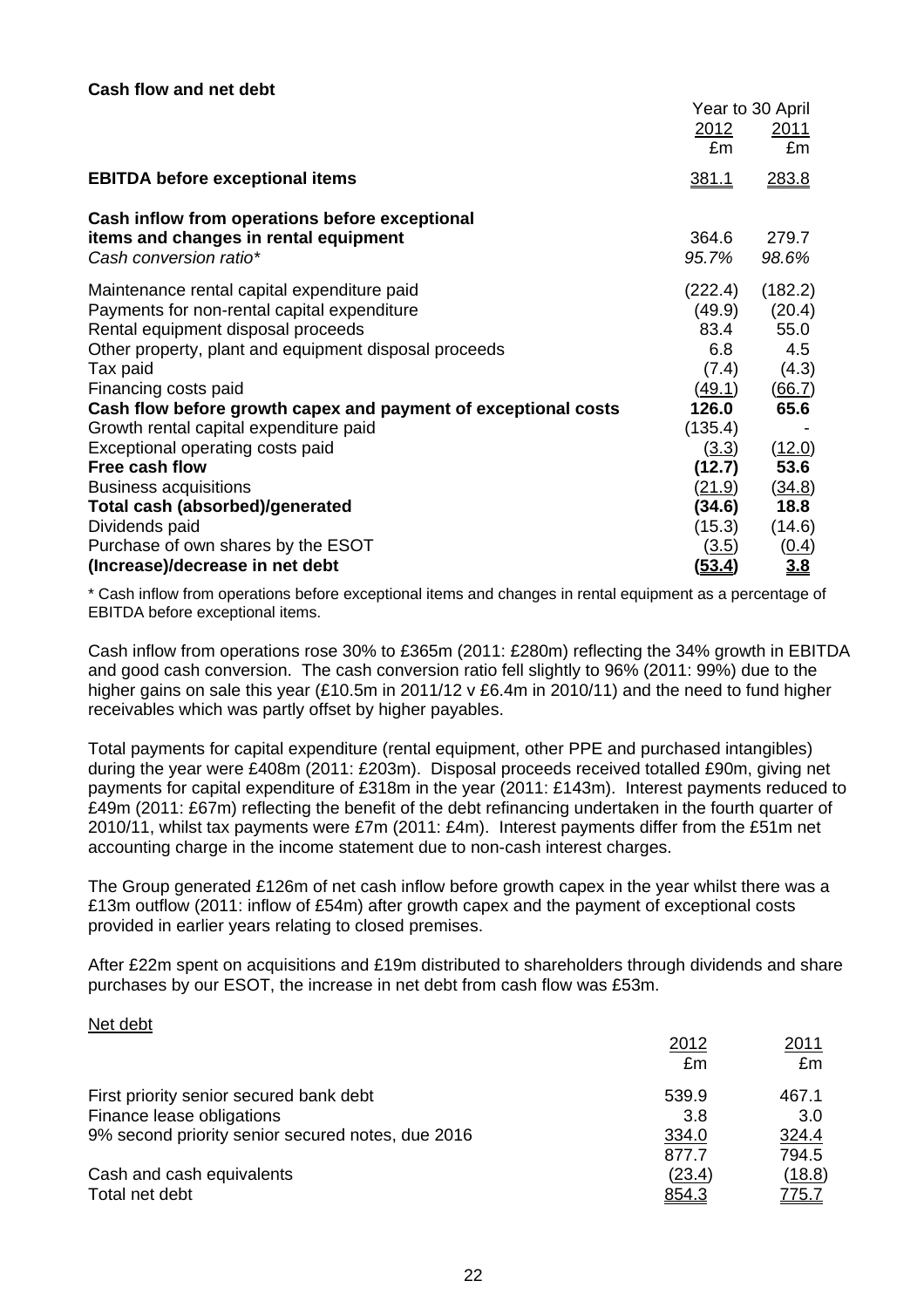Net debt at 30 April 2012 was £854m (30 April 2011: £776m) which includes a translation increase in the year of £21m reflecting the weakening of the pound against the dollar. The Group's EBITDA for the year ended 30 April 2012 was £381m and the ratio of net debt to EBITDA was therefore 2.2 times at 30 April 2012 (2011: 2.7 times).

At year end \$1.4bn was committed by our senior lenders under the asset-based bank facility until March 2016 while the amount utilised was \$918m (including letters of credit totalling \$25m). Since year end the Company has obtained additional commitments from its lenders which have increased the size of the asset-based bank facility by \$400m to \$1.8bn with no other changes to its terms or to the March 2016 maturity. The \$550m 9% senior secured notes are committed until August 2016.

Our debt facilities therefore remain committed for the long term, with an average of 4.1 years remaining at 30 April 2012. The weighted average interest cost of these facilities (including non-cash amortisation of deferred debt raising costs) is approximately 5%.

Financial performance covenants under the 9% senior secured note issue are only measured at the time new debt is raised. There are two financial performance covenants under the asset-based first priority senior bank facility:

- funded debt to LTM EBITDA before exceptional items not to exceed 4.0 times; and
- a fixed charge ratio (comprising LTM EBITDA before exceptional items less LTM net capital expenditure paid in cash over the sum of scheduled debt repayments plus cash interest, cash tax payments and dividends paid in the last twelve months) which must be equal to or greater than 1.1.

These covenants do not, however, apply when availability (the difference between the borrowing base and facility utilisation) exceeds 12% of the facility size (\$216m following the recent increase in the facility size to \$1.8bn discussed above). At 30 April 2012 excess availability under the enlarged bank facility was \$735m (\$479m at 30 April 2011) meaning that covenants were not measured at 30 April 2012 and are unlikely to be measured in forthcoming quarters.

As a matter of good practice, we still, however, calculate the covenant ratios each quarter. At 30 April 2012, as a result of the significant investment in our rental fleet, the fixed charge ratio did not meet the covenant requirement whilst the leverage ratio did so comfortably. The fact the fixed charge ratio is currently below 1.1 times does not cause concern given the strong availability and management's ability to flex capital expenditure downwards at short notice. Accordingly, the accounts are prepared on the going concern basis.

## **Financial risk management**

The Group's trading and financing activities expose it to various financial risks that, if left unmanaged, could adversely impact on current or future earnings. Although not necessarily mutually exclusive, these financial risks are categorised separately according to their different generic risk characteristics and include market risk (foreign currency risk and interest rate risk), credit risk and liquidity risk.

## Market risk

The Group's activities expose it primarily to interest rate and currency risk. Interest rate risk is monitored on a continuous basis and managed, where appropriate, through the use of interest rate swaps whereas the use of forward foreign exchange contracts to manage currency risk is considered on an individual non-trading transaction basis. The Group is not exposed to commodity price risk or equity price risk as defined in IFRS 7.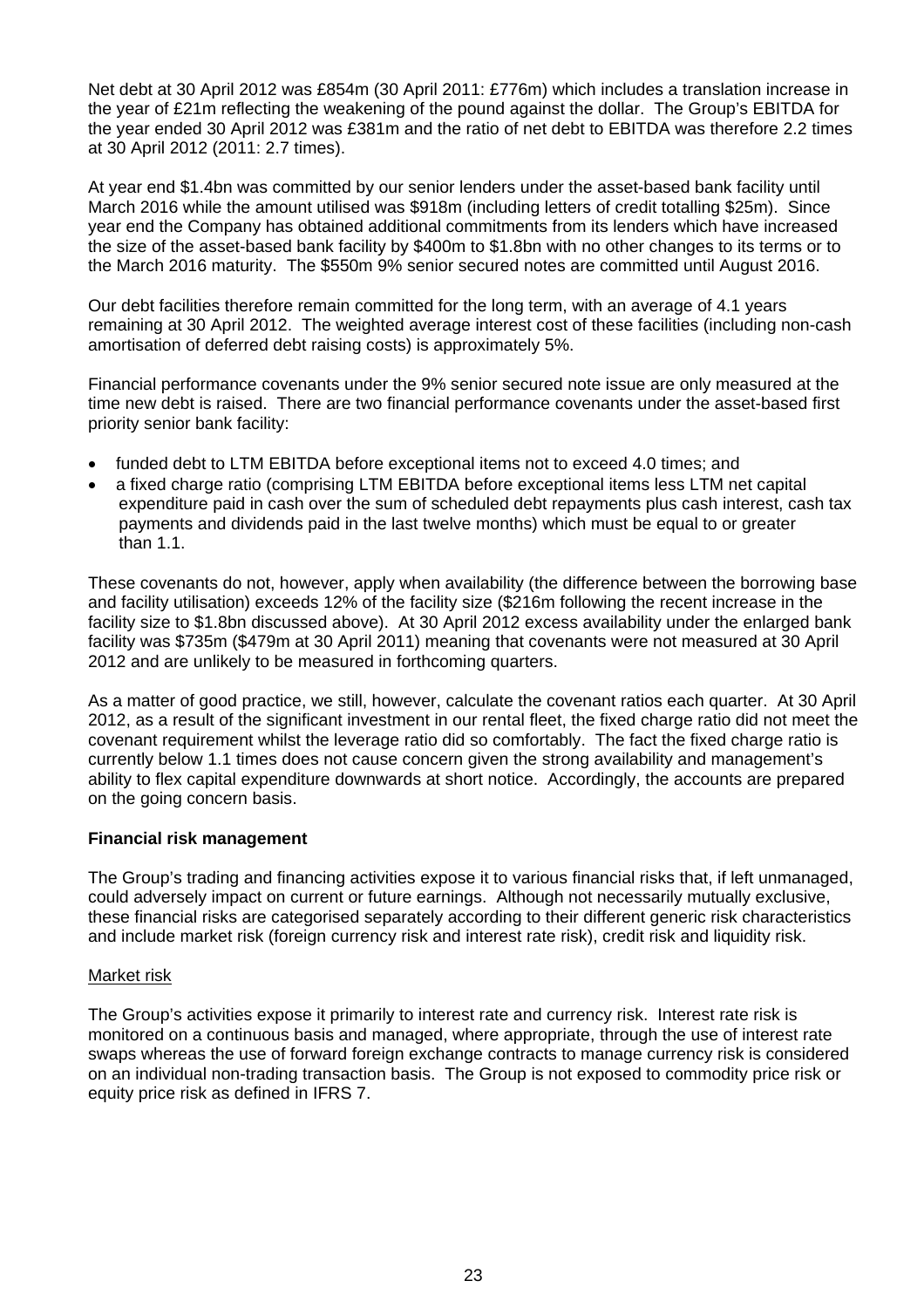#### *Interest rate risk*

The Group has fixed and variable rate debt in issue with 38% of the drawn debt at a fixed rate as at 30 April 2012. The Group's accounting policy requires all borrowings to be held at amortised cost. As a result, the carrying value of fixed rate debt is unaffected by changes in credit conditions in the debt markets and there is therefore no exposure to fair value interest rate risk. The Group's debt that bears interest at a variable rate comprises all outstanding borrowings under the senior secured credit facility. The interest rates currently applicable to this variable rate debt are LIBOR as applicable to the currency borrowed (US dollars or pounds) plus 225bp.

The Group periodically utilises interest rate swap agreements to manage and mitigate its exposure to changes in interest rates. However, during the year ended and as at 30 April 2012, the Group had no such outstanding swap agreements. The Group also holds cash and cash equivalents, which earn interest at a variable rate.

## *Currency exchange risk*

Currency exchange risk is limited to translation risk as there are no transactions in the ordinary course of business that take place between foreign entities. The Group's reporting currency is the pound sterling. However, a majority of our assets, liabilities, revenue and costs is denominated in US dollars. The Group has arranged its financing such that virtually all of its debt is also denominated in US dollars so that there is a natural partial offset between its dollar-denominated net assets and earnings and its dollar-denominated debt and interest expense. At 30 April 2012, dollar denominated debt represented approximately 75% of the value of dollar-denominated net assets (other than debt). Based on the current currency mix of our profits and on dollar debt levels, interest and exchange rates at 30 April 2012, a 1% change in the US dollar exchange rate would impact pre-tax profit by £1.3m.

The Group's exposure to exchange rate movements on trading transactions is relatively limited. All Group companies invoice revenue in their respective local currency and generally incur expense and purchase assets in their local currency. Consequently, the Group does not routinely hedge either forecast foreign exchange exposures or the impact of exchange rate movements on the translation of overseas profits into sterling. Where the Group does hedge, it maintains appropriate hedging documentation. Foreign exchange risk on significant non-trading transactions (e.g. acquisitions) is considered on an individual basis.

## Credit risk

The Group's financial assets are cash and bank balances and trade and other receivables. The Group's credit risk is primarily attributable to its trade receivables. The amounts presented in the balance sheet are net of allowances for doubtful receivables. The credit risk on liquid funds and derivative financial instruments is limited because the counterparties are banks with high credit ratings assigned by international credit rating agencies.

The Group has a large number of unrelated customers, serving almost 500,000 during the financial year, and does not have any significant credit exposure to any particular customer. Each business segment manages its own exposure to credit risk according to the economic circumstances and characteristics of the markets they serve. The Group believes that management of credit risk on a devolved basis enables it to assess and manage credit risk more effectively. However, broad principles of credit risk management practice are observed across the Group, such as the use of credit rating agencies and the maintenance of a credit control function.

## Liquidity risk

Liquidity risk is the risk that the Group could experience difficulties in meeting its commitments to creditors as financial liabilities fall due for payment.

The Group generates significant free cash flow (defined as cash flow from operations less replacement capital expenditure net of proceeds of asset disposals, interest paid and tax paid). This free cash flow is available to the Group to invest in growth capital expenditure, acquisitions and dividend payments or to reduce debt.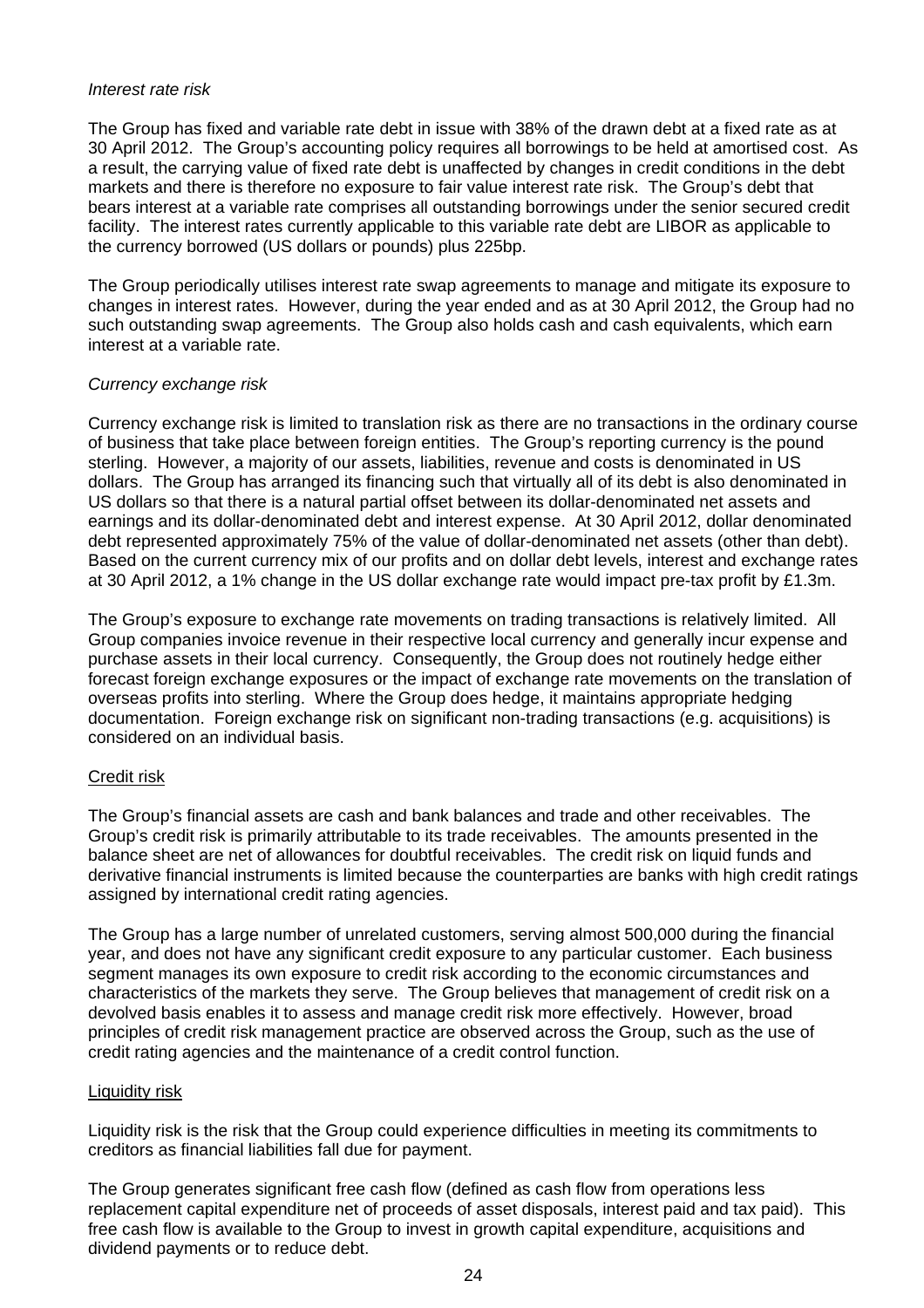In addition to the free cash flow from normal trading activities, additional liquidity is available through the Group's ABL facility. At 30 April 2012, excess availability under the enlarged \$1.8bn facility was \$735m (£453m).

## **Principal risks and uncertainties**

The Group faces a number of risks and uncertainties in its day-to-day operations and it is management's role to mitigate and manage these risks. The Board has established a formal risk management process which has identified the following principal risks and uncertainties which could affect employees, operations, revenue, profits, cash flows and assets of the Group.

### Economic conditions

### *Potential impact*

The construction industry, from which we earn the majority of our revenue, is cyclical and typically lags the general economic cycle by between six and eighteen months. Our performance is currently ahead of the economic cycle and we therefore expect to see further upside as the economy returns to growth.

## *Mitigation*

- Prudent management through the different phases of the cycle.
- Flexibility in the business model.
- Capital structure and debt facilities arranged in recognition of the cyclical nature of our market.

### **Competition**

### *Potential impact*

The already competitive market could become even more competitive and we could suffer increased competition from large national competitors or small companies operating at a local level resulting in reduced market share and lower revenue.

#### *Mitigation*

- Create commercial advantage by providing the highest level of service, consistently and at a price which offers value.
- Excel in the areas that provide barriers to entry to newcomers: industry-leading IT, experienced personnel and a broad network and equipment fleet.
- Regularly estimate and monitor our market share and track the performance of our competitors.

## Financing

#### *Potential impact*

Debt facilities are only ever committed for a finite period of time and we need to plan to renew our facilities before they mature and guard against default. Our loan agreements also contain conditions (known as covenants) with which we must also comply.

#### *Mitigation*

- Maintain conservative 2-3 times net debt to EBITDA leverage which helps minimise our refinancing risk.
- Maintain long debt maturities currently four years.
- Use of asset-based senior facility means none of our debt contains quarterly financial covenants when availability under the enlarged facility (\$735m at year end) exceeds \$216m.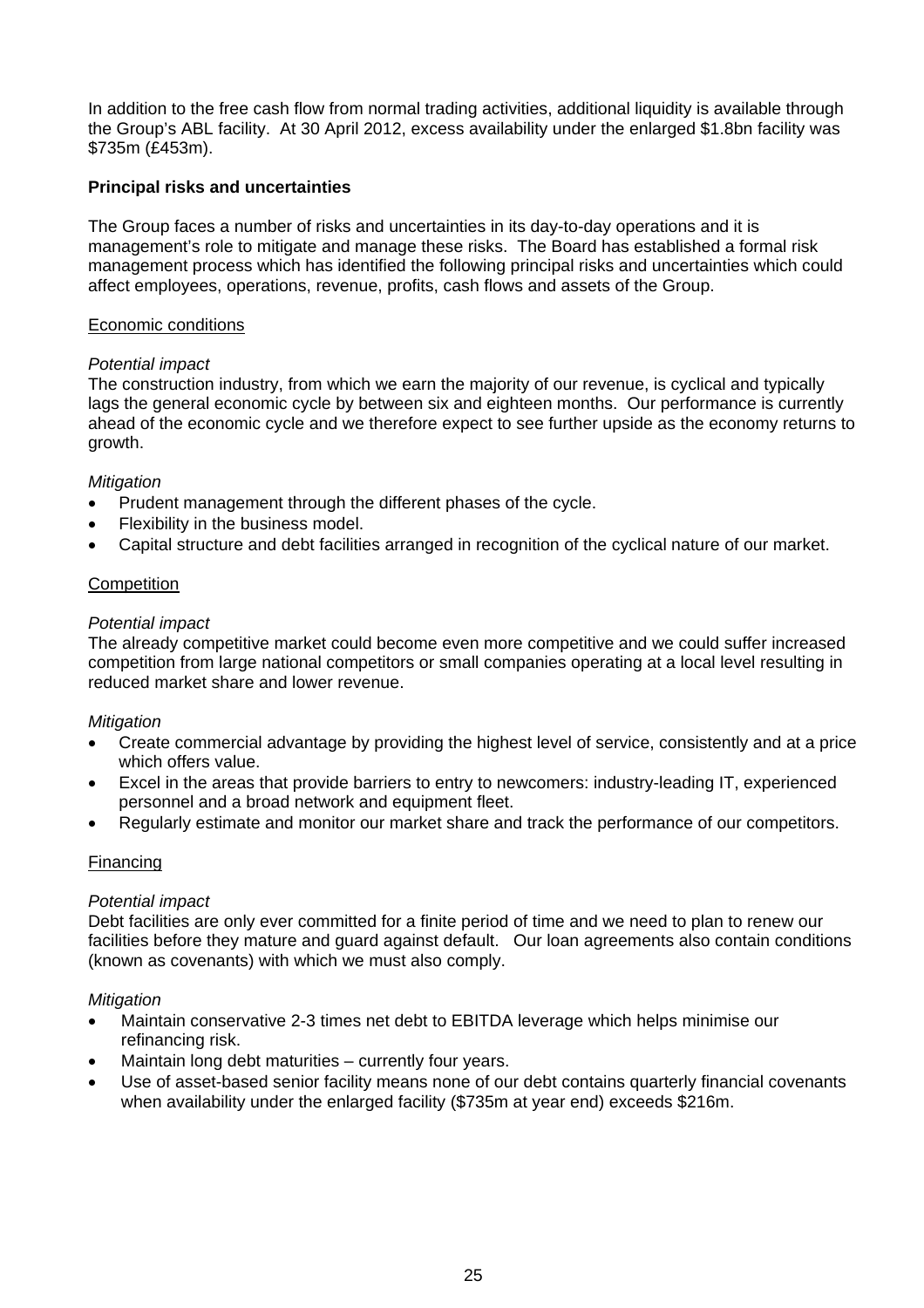## Business continuity

## *Potential impact*

We are heavily dependent on technology for the smooth running of our business given the large number of both units of equipment we rent and our customers. A serious uncured failure in our point of sale IT platforms would have an immediate impact, rendering us unable to record and track our high volume, low transaction value operations.

## *Mitigation*

- Robust and well protected data centres with multiple data links to protect against the risk of failure.
- Detailed business recovery plans which are tested periodically.
- Separate near-live back-up data centres which are designed to be able to provide the necessary services in the event of a failure at the primary site.

## People

## *Potential impact*

Retaining and attracting good people is key to delivering superior performance and customer service. Excessive staff turnover is likely to impact on our ability to maintain the appropriate quality of service to our customers and would ultimately impact our financial performance adversely.

## *Mitigation*

- Provide well structured and competitive reward and benefit packages that ensure our ability to attract and retain the employees we need.
- Ensure that our staff have the right working environment and equipment to enable them to do the best job possible and maximise their satisfaction at work.
- Invest in training and career development opportunities for our people to support them in their careers.

## Health and safety

## *Potential impact*

Accidents could happen which might result in injury to an individual, claims against the Group and damage to our reputation.

## *Mitigation*

- Maintain appropriate health and safety policies and procedures to reasonably guard our employees against the risk of injury.
- Induction and training programmes reinforce health and safety policies.
- Programmes to support our customers exercising their responsibility to their own workforces when using our equipment.

## Compliance with laws and regulations

## *Potential impact*

Failure to comply with the frequently changing regulatory environment could result in reputational damage or financial penalty.

## *Mitigation*

- Maintaining a legal function to oversee management of these risks and to achieve compliance with relevant legislation.
- Group-wide ethics policy and whistle blowing arrangements.
- Policies and practices evolve to take account of changes in legal obligations.
- Training and induction programmes ensure our staff receive appropriate training and briefing on the relevant policies.